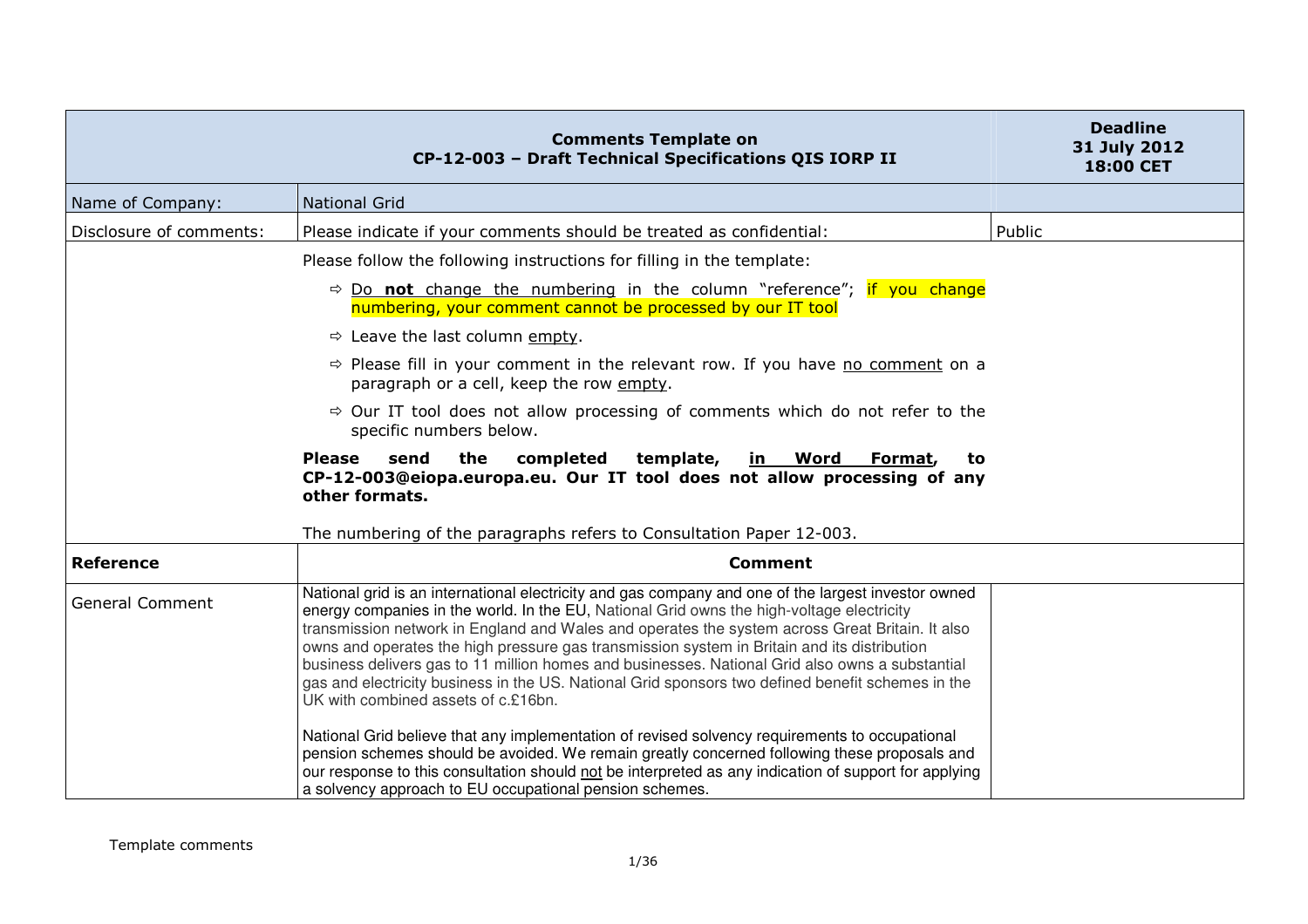|     | <b>Comments Template on</b><br>CP-12-003 - Draft Technical Specifications QIS IORP II                                                                                                                                                                                                                                                                                                                                                                                                                                                                                                                                                | <b>Deadline</b><br>31 July 2012<br>18:00 CET |
|-----|--------------------------------------------------------------------------------------------------------------------------------------------------------------------------------------------------------------------------------------------------------------------------------------------------------------------------------------------------------------------------------------------------------------------------------------------------------------------------------------------------------------------------------------------------------------------------------------------------------------------------------------|----------------------------------------------|
|     | Nevertheless, as it is important that the full financial effects of any changes are understood prior to<br>policies being implemented, National Grid supports the Quantitative Impact Study (QIS) exercise.<br>However, we believe that given the 5 impact studies undertaken for the insurance industry a single<br>QIS will be insufficient and we are concerned that the approach proposed is too narrow and will<br>materially underestimate the costs and impact of the proposed revisions of the IORP Directive. In<br>addition, the QIS ignores the broader impacts on financial behaviour, markets and company<br>stability. |                                              |
|     | We have responded to the consultation purely to give our views on whether the high level approach<br>of the QIS will provide a sufficiently robust assessment to enable the correct policy choices to be<br>made. We have not commented either on our wider views of the proposed application of aspects of<br>Solvency II to pension funds, nor have we commented on the technical detail of how the proposals<br>are implemented.                                                                                                                                                                                                  |                                              |
| Q1. | Do stakeholders agree with the general set-up of the QIS exercise as put forward in the                                                                                                                                                                                                                                                                                                                                                                                                                                                                                                                                              |                                              |
|     | Introduction (Chapter 1)? What improvements do stakeholders suggest?                                                                                                                                                                                                                                                                                                                                                                                                                                                                                                                                                                 |                                              |
|     | National Grid's view is that even if the concepts proprosed can be acurately defined and<br>measured, the QIS will systematically underestimate the impact of Solvency II.<br>This is for three reasons:                                                                                                                                                                                                                                                                                                                                                                                                                             |                                              |
|     | The proposal does not take into account the effect of the proposals on future accrual                                                                                                                                                                                                                                                                                                                                                                                                                                                                                                                                                |                                              |
|     | costs of defined benefit schemes<br>The proposal ignores the dynamic feedback loop between pension scheme solvency                                                                                                                                                                                                                                                                                                                                                                                                                                                                                                                   |                                              |
|     | regimes, financial markets and resulting solvency levels                                                                                                                                                                                                                                                                                                                                                                                                                                                                                                                                                                             |                                              |
|     | The effect at an aggregate National level will be worse than the sum of the individual<br>IORPs due to Trustees being unwilling to reduce contributions from employers with<br>better solvency levels under a holistic balance sheet approach than existing national<br>regimes                                                                                                                                                                                                                                                                                                                                                      |                                              |
|     | These topics are examined in further detail below along with suggested remedies.                                                                                                                                                                                                                                                                                                                                                                                                                                                                                                                                                     |                                              |
|     | National Grid understand that the intention of the QIS study will be to assess the impact of the                                                                                                                                                                                                                                                                                                                                                                                                                                                                                                                                     |                                              |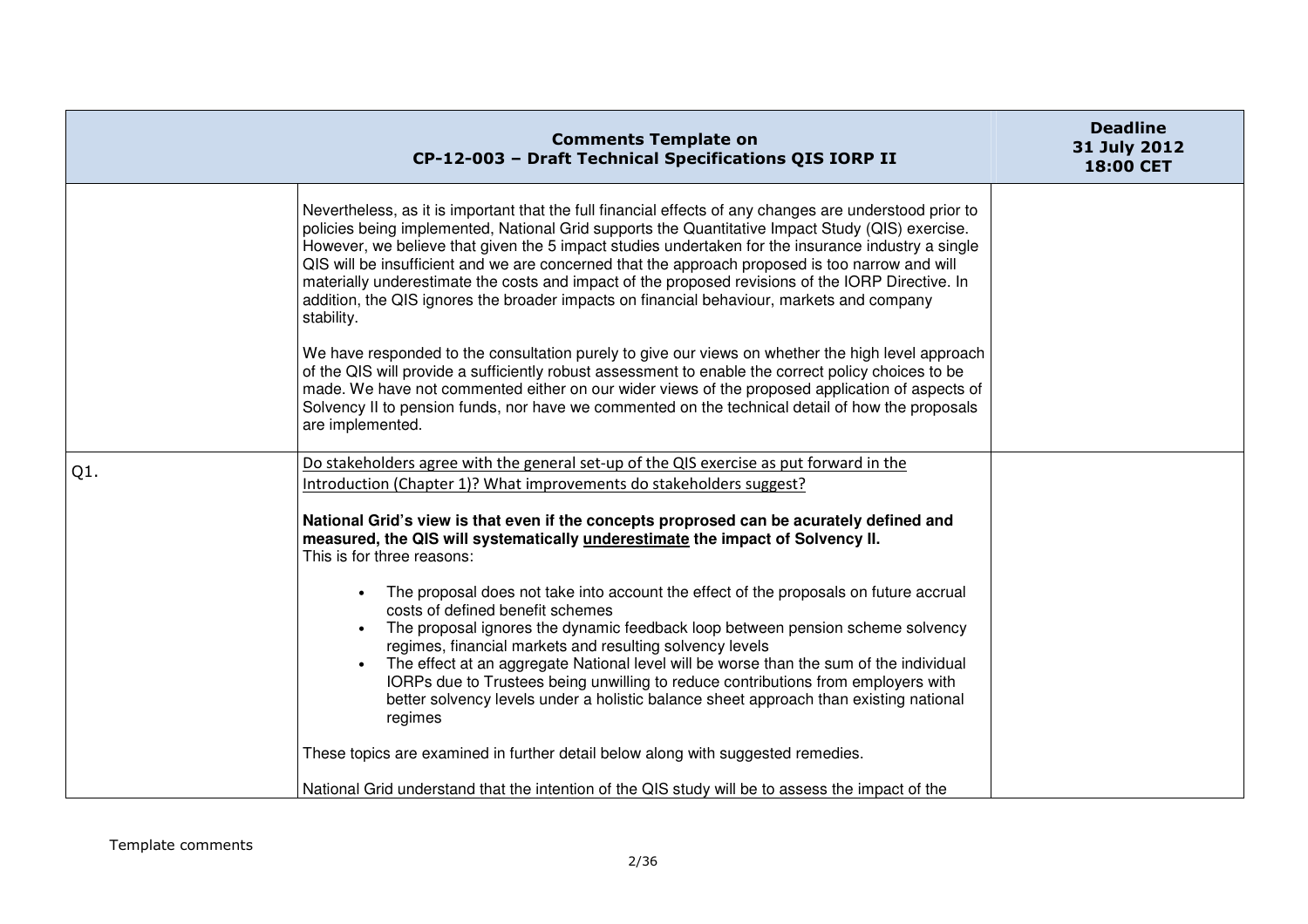| <b>Comments Template on</b><br>CP-12-003 - Draft Technical Specifications QIS IORP II                                                                                                                                                                                                                                                                                                                                                                                                                                                                                                                                                                                                                                                                                                                                                                                                                                                                                                                                                                                                                                                                                                                                                                                                                                                                                            | <b>Deadline</b><br>31 July 2012<br>18:00 CET |
|----------------------------------------------------------------------------------------------------------------------------------------------------------------------------------------------------------------------------------------------------------------------------------------------------------------------------------------------------------------------------------------------------------------------------------------------------------------------------------------------------------------------------------------------------------------------------------------------------------------------------------------------------------------------------------------------------------------------------------------------------------------------------------------------------------------------------------------------------------------------------------------------------------------------------------------------------------------------------------------------------------------------------------------------------------------------------------------------------------------------------------------------------------------------------------------------------------------------------------------------------------------------------------------------------------------------------------------------------------------------------------|----------------------------------------------|
| holistic balance sheet proposals and compare the resulting funding surplus to existing national<br>regimes:                                                                                                                                                                                                                                                                                                                                                                                                                                                                                                                                                                                                                                                                                                                                                                                                                                                                                                                                                                                                                                                                                                                                                                                                                                                                      |                                              |
| "I.8.2 EIOPA intends to measure the quantitative impact of its advice on IORPs by comparing the<br>capital surplus under the holistic balance sheet approach with the surplus under the existing<br>national regimes."                                                                                                                                                                                                                                                                                                                                                                                                                                                                                                                                                                                                                                                                                                                                                                                                                                                                                                                                                                                                                                                                                                                                                           |                                              |
| National Grid do not believe that this intention is sufficient for the Quantitative Impact Study<br>to adequately inform the policy making process.                                                                                                                                                                                                                                                                                                                                                                                                                                                                                                                                                                                                                                                                                                                                                                                                                                                                                                                                                                                                                                                                                                                                                                                                                              |                                              |
| Firstly, the Quantitative Impact Study at no stage asks IORPs to assess the effect of the holistic<br>balance sheet approach on the costs of providing new benefits through future accrual. By way of<br>example, the increase in National Grid's liabilities each year due to future service could rise from<br>32% of pensionable salary to 70% if it was required to cover level A liabilities plus a risk margin.<br>Therefore, even if the proposals make no change to the level of surplus for past liabilities, the<br>doubling of the cost of future accrual would still in National Grid's view lead to wholesale closure of<br>DB schemes to existing and new members across the EU. Furthermore, we believe these closures<br>would occur once the solvency requirements are announced, rather than implemented, as<br>companies would act immediately to prevent the accrual of additional liabilities which will ultimately<br>be valued on a Solvency II basis. It would appear that the only scenario in which this would not be<br>the case would be where the revised arrangements generally resulted in such substantial positive<br>surpluses on a Solvency II basis that there was no risk of having to contribute additional capital. (In<br>that scenario the main impact of the proposals would simply be to add an unnecessary layer of<br>bureaucracy.) |                                              |
| As a result, National Grid is concerned that the failure to take into account the impact on the costs<br>of future accrual will result in a substantial underestimate of the impact of the proposals on future<br>provision of DB benefits. We would recommend adding a further element to the "unpacking"<br>highlighted in I.8.4. This section should show the impact of the proposals on the marginal cost of<br>future accrual. We would suggest asking IORPs to assess the impact of the proposals on the costs<br>of future accrual and whether the IORPs will have a positive surplus of less than 25% of liabilities.<br>We would then recommend that in presenting the quantitative impact of the proposals, EIOPA                                                                                                                                                                                                                                                                                                                                                                                                                                                                                                                                                                                                                                                      |                                              |
| highlight the proportion of schemes facing a cost increase of more than 5% of pensionable pay and<br>with less than a 25% positive surplus and suggest that these schemes are likely to close to future<br>accrual for both new and existing members as soon as the proposals are confirmed. Clearly these                                                                                                                                                                                                                                                                                                                                                                                                                                                                                                                                                                                                                                                                                                                                                                                                                                                                                                                                                                                                                                                                       |                                              |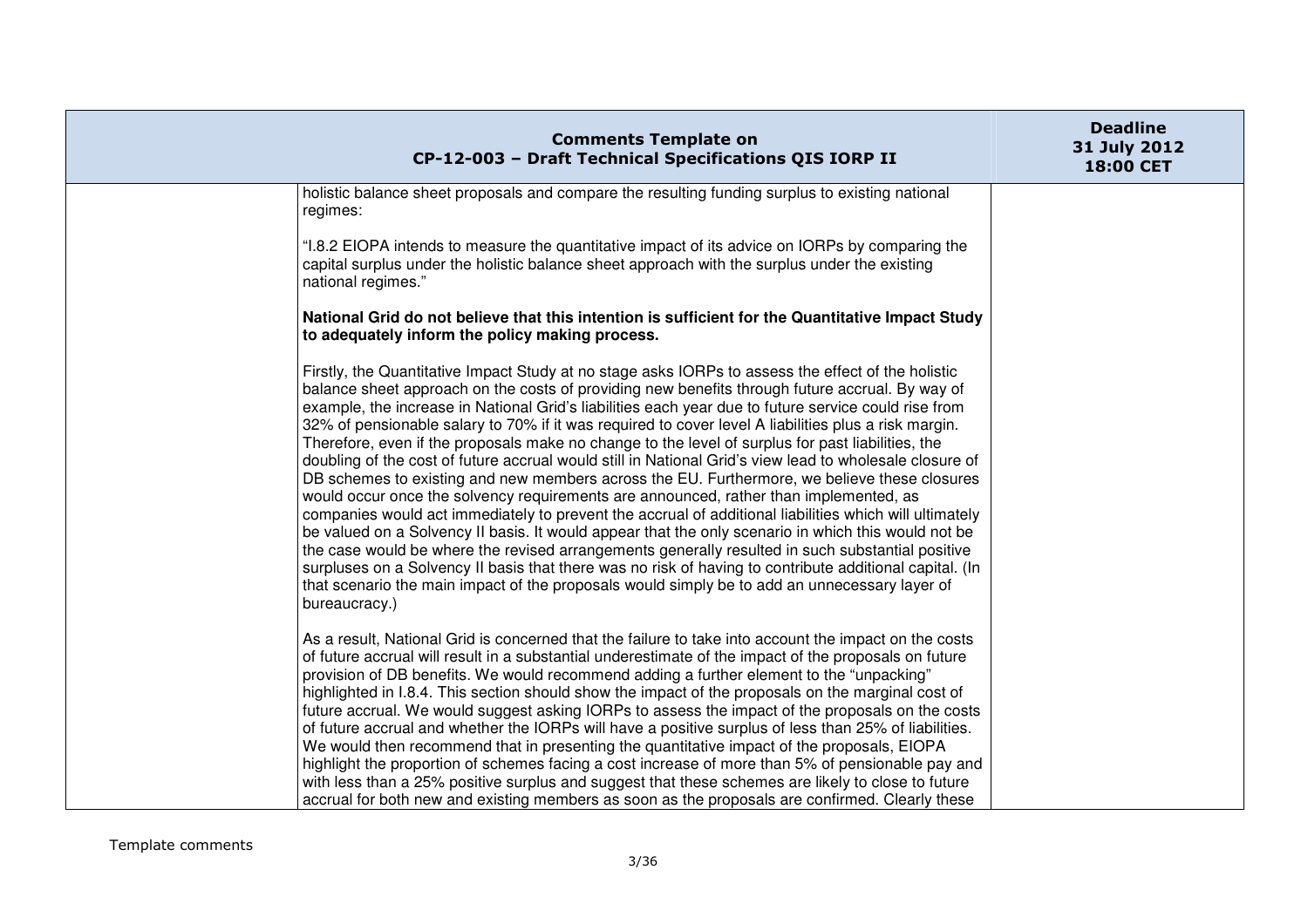| <b>Comments Template on</b><br>CP-12-003 - Draft Technical Specifications QIS IORP II                                                                                                                                                                                                                                                                                                                                                                                                                                                                                                                                                                                                                                                                                                                                                                                                                                                                                                                                                                                                                                                                                                               | <b>Deadline</b><br>31 July 2012<br>18:00 CET |
|-----------------------------------------------------------------------------------------------------------------------------------------------------------------------------------------------------------------------------------------------------------------------------------------------------------------------------------------------------------------------------------------------------------------------------------------------------------------------------------------------------------------------------------------------------------------------------------------------------------------------------------------------------------------------------------------------------------------------------------------------------------------------------------------------------------------------------------------------------------------------------------------------------------------------------------------------------------------------------------------------------------------------------------------------------------------------------------------------------------------------------------------------------------------------------------------------------|----------------------------------------------|
| closures would have widespread social costs as the affected members would struggle to find<br>affordable alternatives to replace the lost income at retirement.                                                                                                                                                                                                                                                                                                                                                                                                                                                                                                                                                                                                                                                                                                                                                                                                                                                                                                                                                                                                                                     |                                              |
| Secondly, the proposals provide no means to assess the impact of the proposals on financial<br>markets, and are therefore likely to overestimate the funding position of schemes once the<br>proposals are implemented. It is evident from the QIS that if a solvency regime similar to that<br>proposed was implemented, pension schemes and sponsors would have strong incentives to<br>change their investment strategies by taking out swaps and other risk reduction strategies, as the<br>risk capital margin would reduce and with it the overall capital requirement. The size of the DB<br>pension sector in the UK in particular is large and this is likely to severely distort the equity, gilt and<br>swaps markets. This would result in a large negative shift in the level of overall surplus in DB<br>schemes as gilt and swap rates fell. Consequently, National Grid is concerned that the impact of<br>the proposals in practice will be significantly worse than the impact on 31 <sup>st</sup> December 2011 as<br>EIOPA will not have adequately understood the feedback loop between pension scheme solvency<br>regimes, gilt and swap prices and resulting funding levels. |                                              |
| National Grid would recommend that a survey of large schemes is undertaken to understand the<br>difference in gilt and swap holdings between the current position and a position that optimises the<br>capital risk margin under the proposals. Econometric analysis could then be used to understand<br>the likely effects of the proposals on gilt and swap pricing. The results of the QIS should then be<br>adjusted to reflect the likely changes in market conditions that will result from the proposals. The<br>proposals would also result in a very substantial misallocation of capital across the whole economy<br>and a comprehensive QIS would attempt to quantify these effects as well as the impact on<br>schemes directly.                                                                                                                                                                                                                                                                                                                                                                                                                                                        |                                              |
| In addition, National Grid is concerned by the way that EIOPA intend to present the data in an<br>aggregate format for member states as a whole, as suggested in paragraph I.8.1                                                                                                                                                                                                                                                                                                                                                                                                                                                                                                                                                                                                                                                                                                                                                                                                                                                                                                                                                                                                                    |                                              |
| "The final report will assess the quantitative impact of EIOPA's adviceon IORP's in each<br>member state. The outcome of the QIS exercise will be presented in aggregated form, which<br>means that  figures will be grossed up to a National level."                                                                                                                                                                                                                                                                                                                                                                                                                                                                                                                                                                                                                                                                                                                                                                                                                                                                                                                                               |                                              |
| Again, this approach risks significantly underestimating the impact of EIOPAs proposals.                                                                                                                                                                                                                                                                                                                                                                                                                                                                                                                                                                                                                                                                                                                                                                                                                                                                                                                                                                                                                                                                                                            |                                              |
| National Grid believes that the proposals could suggest certain schemes need a lower level of                                                                                                                                                                                                                                                                                                                                                                                                                                                                                                                                                                                                                                                                                                                                                                                                                                                                                                                                                                                                                                                                                                       |                                              |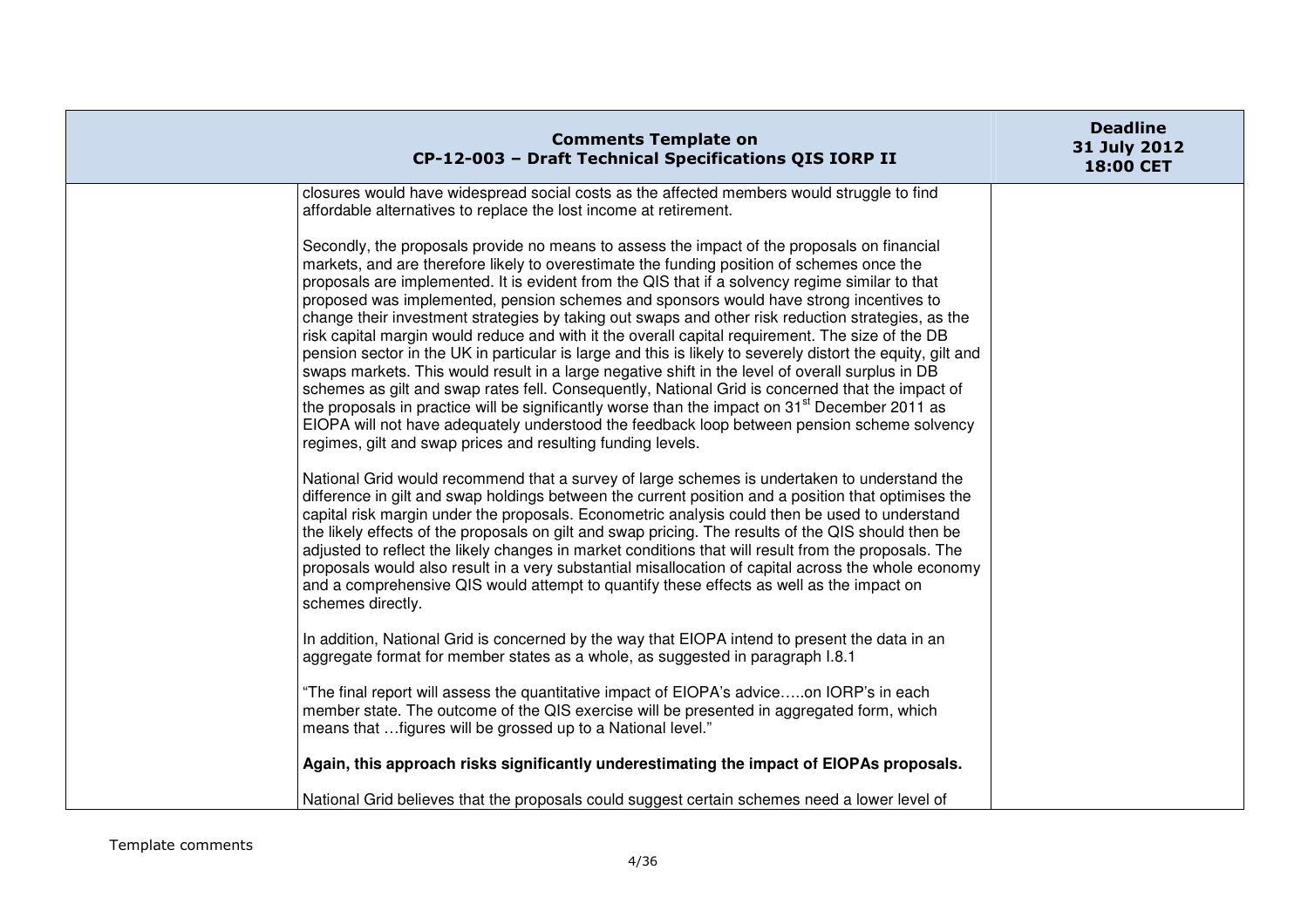|        | <b>Comments Template on</b><br>CP-12-003 - Draft Technical Specifications QIS IORP II                                                                                                                                                                                                                                                                                                                                                                                                                                                                                                                                                                                                                                                                                                                                                                                                                                                                                                                                                                                                                                                                                                                                                                                                                                                                                                                                                                                                                                                                                                                                                                                                                                                                             | <b>Deadline</b><br>31 July 2012<br>18:00 CET |
|--------|-------------------------------------------------------------------------------------------------------------------------------------------------------------------------------------------------------------------------------------------------------------------------------------------------------------------------------------------------------------------------------------------------------------------------------------------------------------------------------------------------------------------------------------------------------------------------------------------------------------------------------------------------------------------------------------------------------------------------------------------------------------------------------------------------------------------------------------------------------------------------------------------------------------------------------------------------------------------------------------------------------------------------------------------------------------------------------------------------------------------------------------------------------------------------------------------------------------------------------------------------------------------------------------------------------------------------------------------------------------------------------------------------------------------------------------------------------------------------------------------------------------------------------------------------------------------------------------------------------------------------------------------------------------------------------------------------------------------------------------------------------------------|----------------------------------------------|
|        | direct funding than under current regimes. This would seem to be possible under a holistic balance<br>sheet approach where a company has a very strong sponsor covenant, which would offset the<br>need to provide additional assets to the pension scheme itself. In practice, we believe that Trustees<br>would not reduce the requirement for sponsor support as a result of the proposals and would<br>instead demand support at least to the level of the pre existing regime. On the other hand, certain<br>other companies with weak covenants are likely to face a significant increase in capital<br>requirements. We would expect trustees to demand that these are met. As a consequence, the<br>aggregate result of the proposals at the National level will be worse than the sum of individual<br>schemes as schemes facing an improvement in their funding position are unlikely to see the full<br>benefit whilst schemes whose position worsens will be required to provide additional capital in full.<br>As a result, we would recommend that when assessing the aggregate effect of the proposals the<br>improvement in any individual schemes funding level should be limited to ten percent, whilst all<br>schemes that suffer a deterioration in scheme funding should be included in full. A comprehensive<br>QIS would also assess the effects on jobs and growth of additional funds being put into pension<br>schemes and weak employers being declared insolvent due to their pension obligations.<br>Overall therefore, National Grid is concerned that the Quantitative Impact Study as proposed will<br>result in a substantial misrepresentation of the likely impact of the proposals and lead to misguided<br>policy decisions. |                                              |
| $Q2$ . |                                                                                                                                                                                                                                                                                                                                                                                                                                                                                                                                                                                                                                                                                                                                                                                                                                                                                                                                                                                                                                                                                                                                                                                                                                                                                                                                                                                                                                                                                                                                                                                                                                                                                                                                                                   |                                              |
| Q3.    |                                                                                                                                                                                                                                                                                                                                                                                                                                                                                                                                                                                                                                                                                                                                                                                                                                                                                                                                                                                                                                                                                                                                                                                                                                                                                                                                                                                                                                                                                                                                                                                                                                                                                                                                                                   |                                              |
| Q4.    |                                                                                                                                                                                                                                                                                                                                                                                                                                                                                                                                                                                                                                                                                                                                                                                                                                                                                                                                                                                                                                                                                                                                                                                                                                                                                                                                                                                                                                                                                                                                                                                                                                                                                                                                                                   |                                              |
| Q5.    |                                                                                                                                                                                                                                                                                                                                                                                                                                                                                                                                                                                                                                                                                                                                                                                                                                                                                                                                                                                                                                                                                                                                                                                                                                                                                                                                                                                                                                                                                                                                                                                                                                                                                                                                                                   |                                              |
| Q6.    |                                                                                                                                                                                                                                                                                                                                                                                                                                                                                                                                                                                                                                                                                                                                                                                                                                                                                                                                                                                                                                                                                                                                                                                                                                                                                                                                                                                                                                                                                                                                                                                                                                                                                                                                                                   |                                              |
| Q7.    |                                                                                                                                                                                                                                                                                                                                                                                                                                                                                                                                                                                                                                                                                                                                                                                                                                                                                                                                                                                                                                                                                                                                                                                                                                                                                                                                                                                                                                                                                                                                                                                                                                                                                                                                                                   |                                              |
| Q8.    |                                                                                                                                                                                                                                                                                                                                                                                                                                                                                                                                                                                                                                                                                                                                                                                                                                                                                                                                                                                                                                                                                                                                                                                                                                                                                                                                                                                                                                                                                                                                                                                                                                                                                                                                                                   |                                              |
| Q9.    |                                                                                                                                                                                                                                                                                                                                                                                                                                                                                                                                                                                                                                                                                                                                                                                                                                                                                                                                                                                                                                                                                                                                                                                                                                                                                                                                                                                                                                                                                                                                                                                                                                                                                                                                                                   |                                              |
| Q10.   |                                                                                                                                                                                                                                                                                                                                                                                                                                                                                                                                                                                                                                                                                                                                                                                                                                                                                                                                                                                                                                                                                                                                                                                                                                                                                                                                                                                                                                                                                                                                                                                                                                                                                                                                                                   |                                              |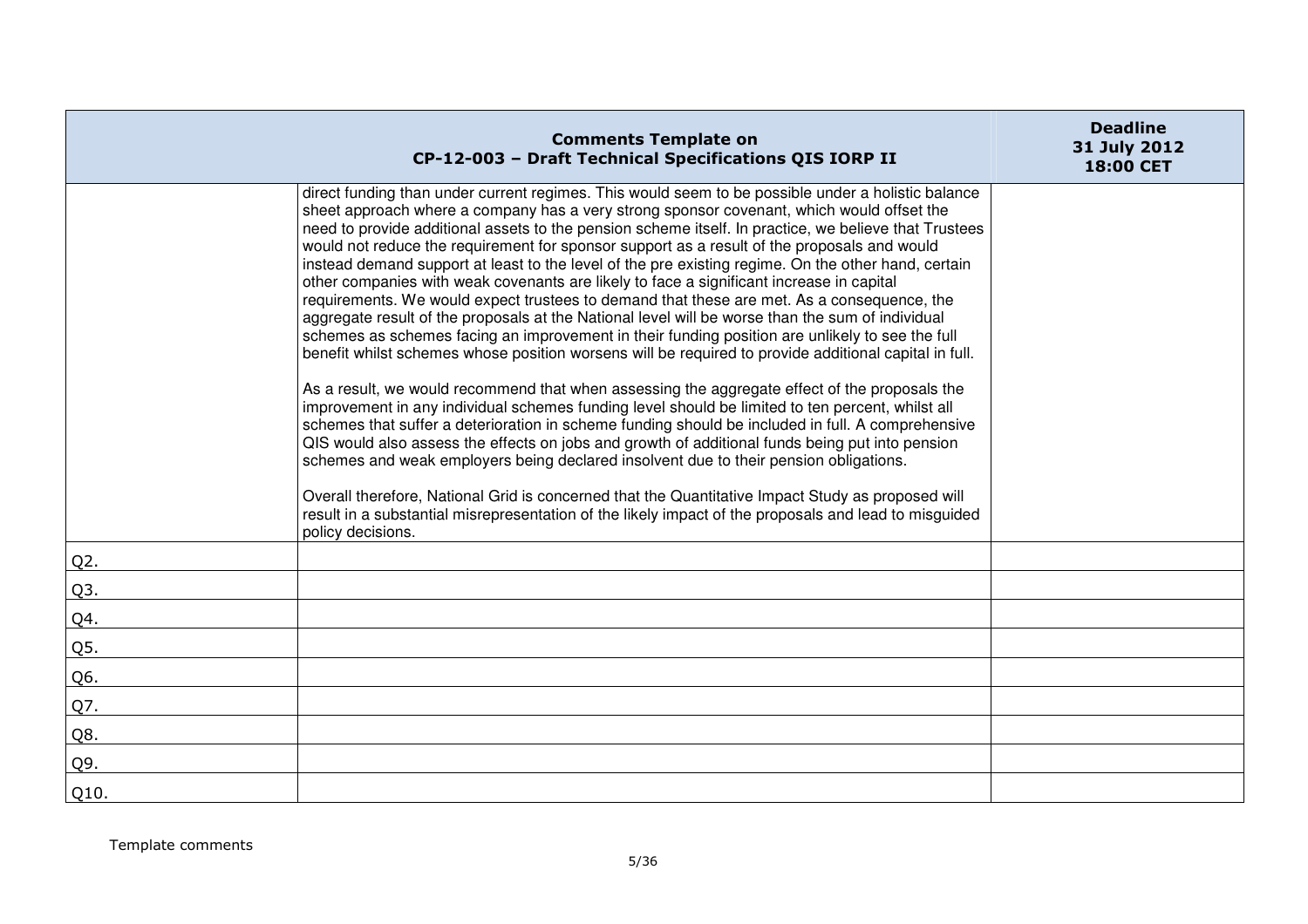|        | <b>Comments Template on</b><br>CP-12-003 - Draft Technical Specifications QIS IORP II | <b>Deadline</b><br>31 July 2012<br>18:00 CET |
|--------|---------------------------------------------------------------------------------------|----------------------------------------------|
| Q11.   |                                                                                       |                                              |
| Q12.   |                                                                                       |                                              |
| Q13.   |                                                                                       |                                              |
| Q14.   |                                                                                       |                                              |
| Q15.   |                                                                                       |                                              |
| Q16.   |                                                                                       |                                              |
| Q17.   |                                                                                       |                                              |
| Q18.   |                                                                                       |                                              |
| Q19.   |                                                                                       |                                              |
| Q20.   |                                                                                       |                                              |
| Q21.   |                                                                                       |                                              |
| Q22.   |                                                                                       |                                              |
| Q23.   |                                                                                       |                                              |
| I.1.1. |                                                                                       |                                              |
| I.1.2. |                                                                                       |                                              |
| 1.1.3. |                                                                                       |                                              |
| I.1.4. |                                                                                       |                                              |
| I.1.5. |                                                                                       |                                              |
| I.2.1. |                                                                                       |                                              |
| I.2.2. |                                                                                       |                                              |
| I.2.3. |                                                                                       |                                              |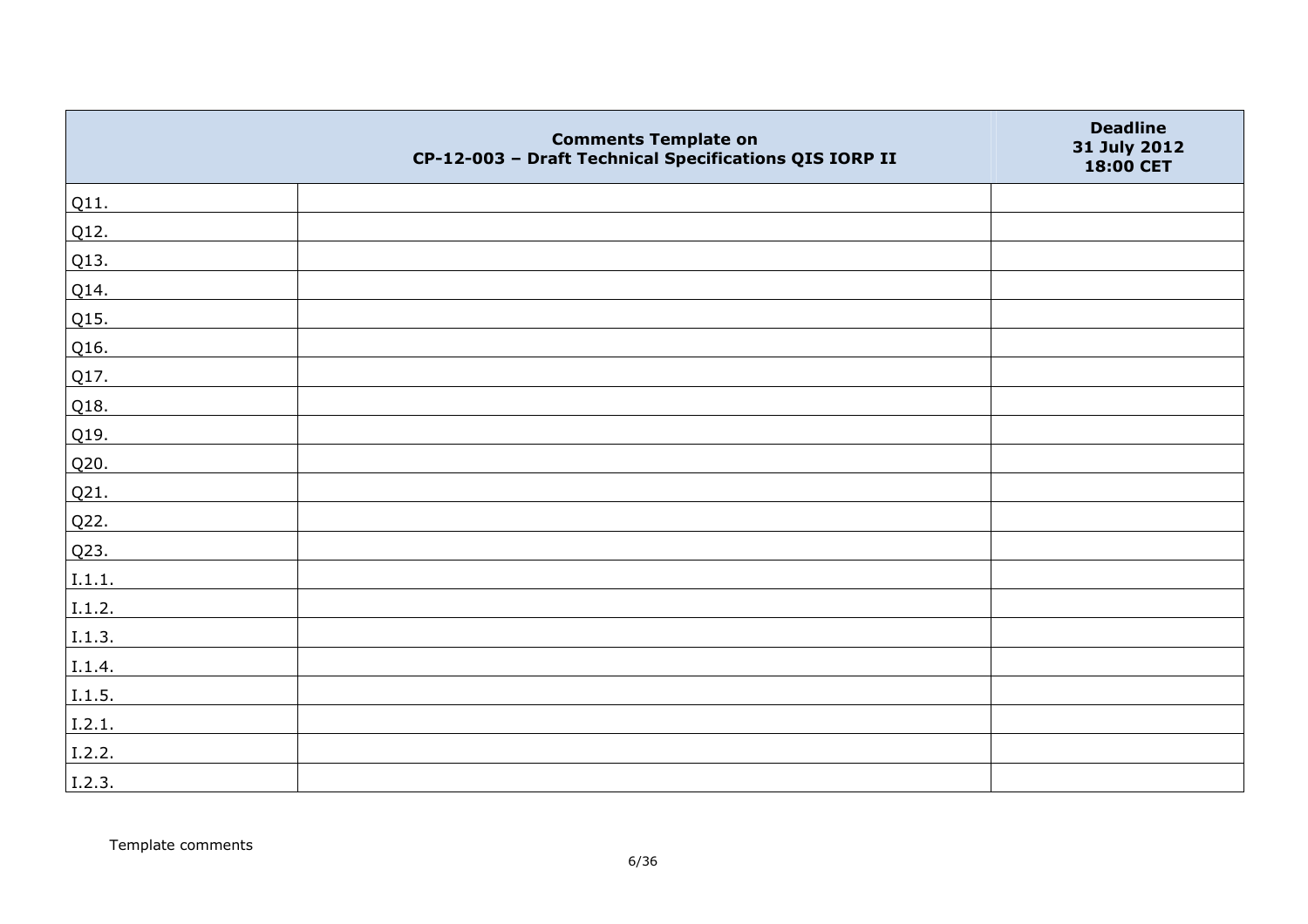|         | <b>Comments Template on</b><br>CP-12-003 - Draft Technical Specifications QIS IORP II | <b>Deadline</b><br>31 July 2012<br>18:00 CET |
|---------|---------------------------------------------------------------------------------------|----------------------------------------------|
| I.2.4.  |                                                                                       |                                              |
| I.2.5.  |                                                                                       |                                              |
| I.2.6.  |                                                                                       |                                              |
| I.3.1.  |                                                                                       |                                              |
| I.3.2.  |                                                                                       |                                              |
| I.4.1.  |                                                                                       |                                              |
| I.4.2.  |                                                                                       |                                              |
| I.4.3.  |                                                                                       |                                              |
| I.4.4.  |                                                                                       |                                              |
| I.4.5.  |                                                                                       |                                              |
| I.4.6.  |                                                                                       |                                              |
| I.4.7.  |                                                                                       |                                              |
| I.4.8.  |                                                                                       |                                              |
| I.4.9.  |                                                                                       |                                              |
| I.4.10. |                                                                                       |                                              |
| I.4.11. |                                                                                       |                                              |
| I.4.12. |                                                                                       |                                              |
| I.4.13. |                                                                                       |                                              |
| I.4.14. |                                                                                       |                                              |
| I.4.15. |                                                                                       |                                              |
| I.4.16. |                                                                                       |                                              |
| I.4.17. |                                                                                       |                                              |
| I.4.18. |                                                                                       |                                              |
| I.4.19. |                                                                                       |                                              |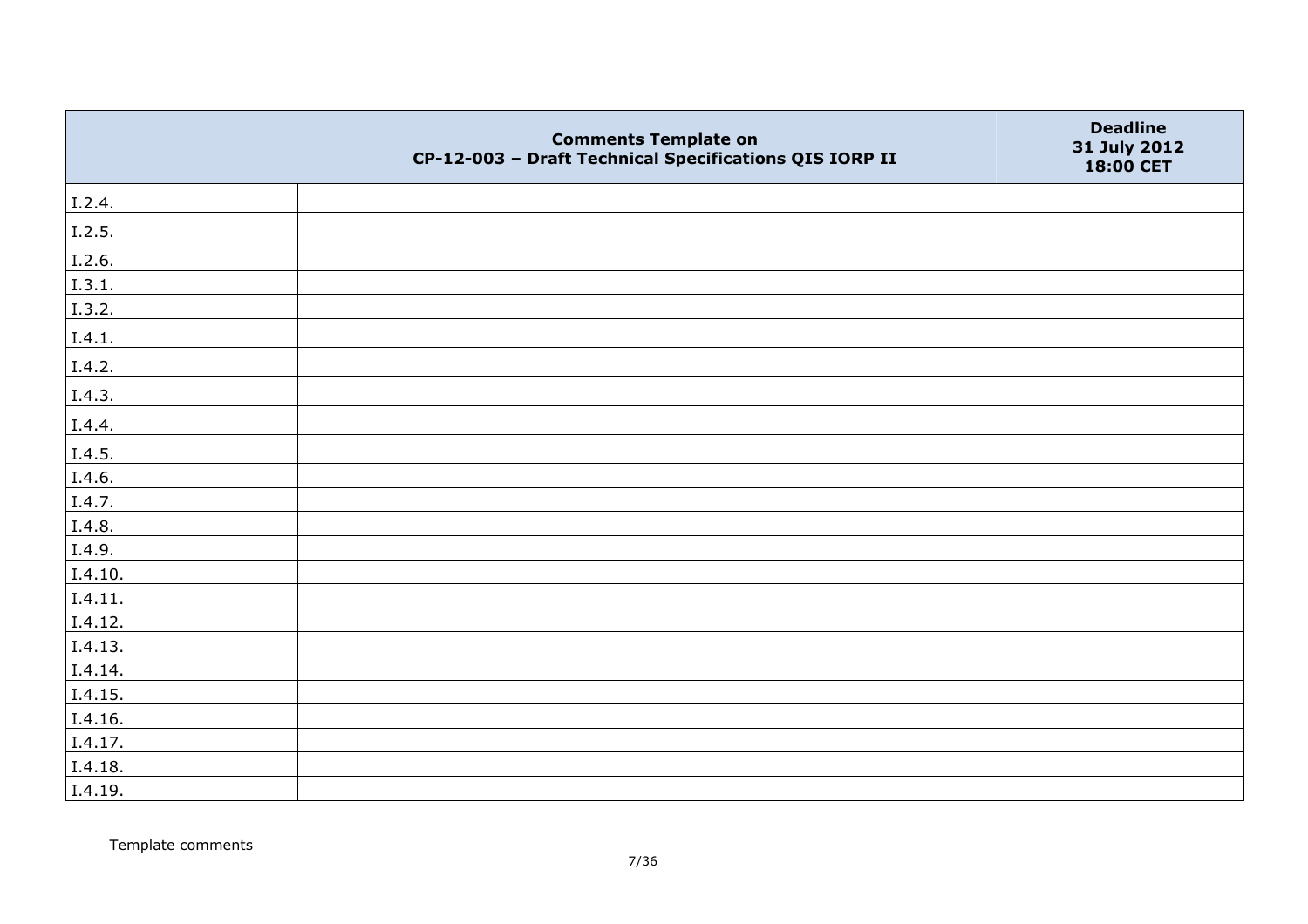|         | <b>Comments Template on</b><br>CP-12-003 - Draft Technical Specifications QIS IORP II | <b>Deadline</b><br>31 July 2012<br>18:00 CET |
|---------|---------------------------------------------------------------------------------------|----------------------------------------------|
| I.4.20. |                                                                                       |                                              |
| I.4.21. |                                                                                       |                                              |
| I.4.22. |                                                                                       |                                              |
| I.5.1.  |                                                                                       |                                              |
| 1.5.2.  |                                                                                       |                                              |
| I.5.3.  |                                                                                       |                                              |
| I.5.4.  |                                                                                       |                                              |
| I.5.5.  |                                                                                       |                                              |
| I.5.6.  |                                                                                       |                                              |
| I.5.7.  |                                                                                       |                                              |
| I.5.8.  |                                                                                       |                                              |
| I.6.1.  |                                                                                       |                                              |
| I.6.2.  |                                                                                       |                                              |
| I.6.3.  |                                                                                       |                                              |
| I.7.1.  |                                                                                       |                                              |
| I.7.2.  |                                                                                       |                                              |
| I.7.3.  |                                                                                       |                                              |
| I.7.4.  |                                                                                       |                                              |
| I.7.5.  |                                                                                       |                                              |
| I.8.1.  |                                                                                       |                                              |
| I.8.2.  |                                                                                       |                                              |
| I.8.3.  |                                                                                       |                                              |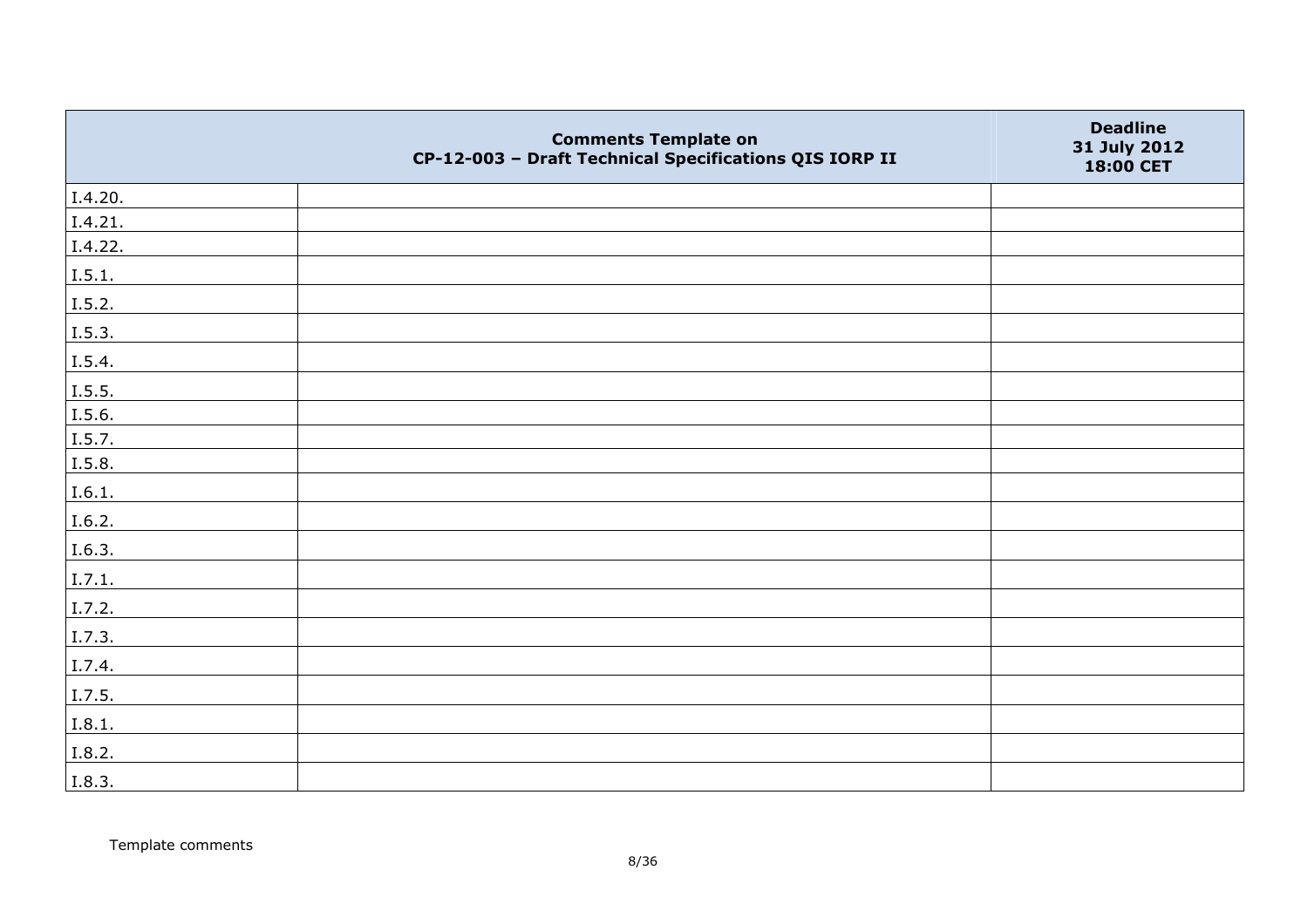|          | <b>Comments Template on</b><br>CP-12-003 - Draft Technical Specifications QIS IORP II | <b>Deadline</b><br>31 July 2012<br>18:00 CET |
|----------|---------------------------------------------------------------------------------------|----------------------------------------------|
| I.8.4.   |                                                                                       |                                              |
| I.8.5.   |                                                                                       |                                              |
| I.8.6.   |                                                                                       |                                              |
| I.9.1.   |                                                                                       |                                              |
| I.9.2.   |                                                                                       |                                              |
| I.9.3.   |                                                                                       |                                              |
| I.10.1.  |                                                                                       |                                              |
| I.10.2.  |                                                                                       |                                              |
| I.10.3.  |                                                                                       |                                              |
| I.10.4   |                                                                                       |                                              |
| I.11.1   |                                                                                       |                                              |
| HBS.1.1. |                                                                                       |                                              |
| HBS.2.1. |                                                                                       |                                              |
| HBS.2.2. |                                                                                       |                                              |
| HBS.2.3. |                                                                                       |                                              |
| HBS.2.4. |                                                                                       |                                              |
| HBS.2.5. |                                                                                       |                                              |
| HBS.2.6. |                                                                                       |                                              |
| HBS.2.7. |                                                                                       |                                              |
| HBS.2.8. |                                                                                       |                                              |
| HBS.3.1. |                                                                                       |                                              |
| HBS.3.2. |                                                                                       |                                              |
| HBS.3.3. |                                                                                       |                                              |
| HBS.3.4. |                                                                                       |                                              |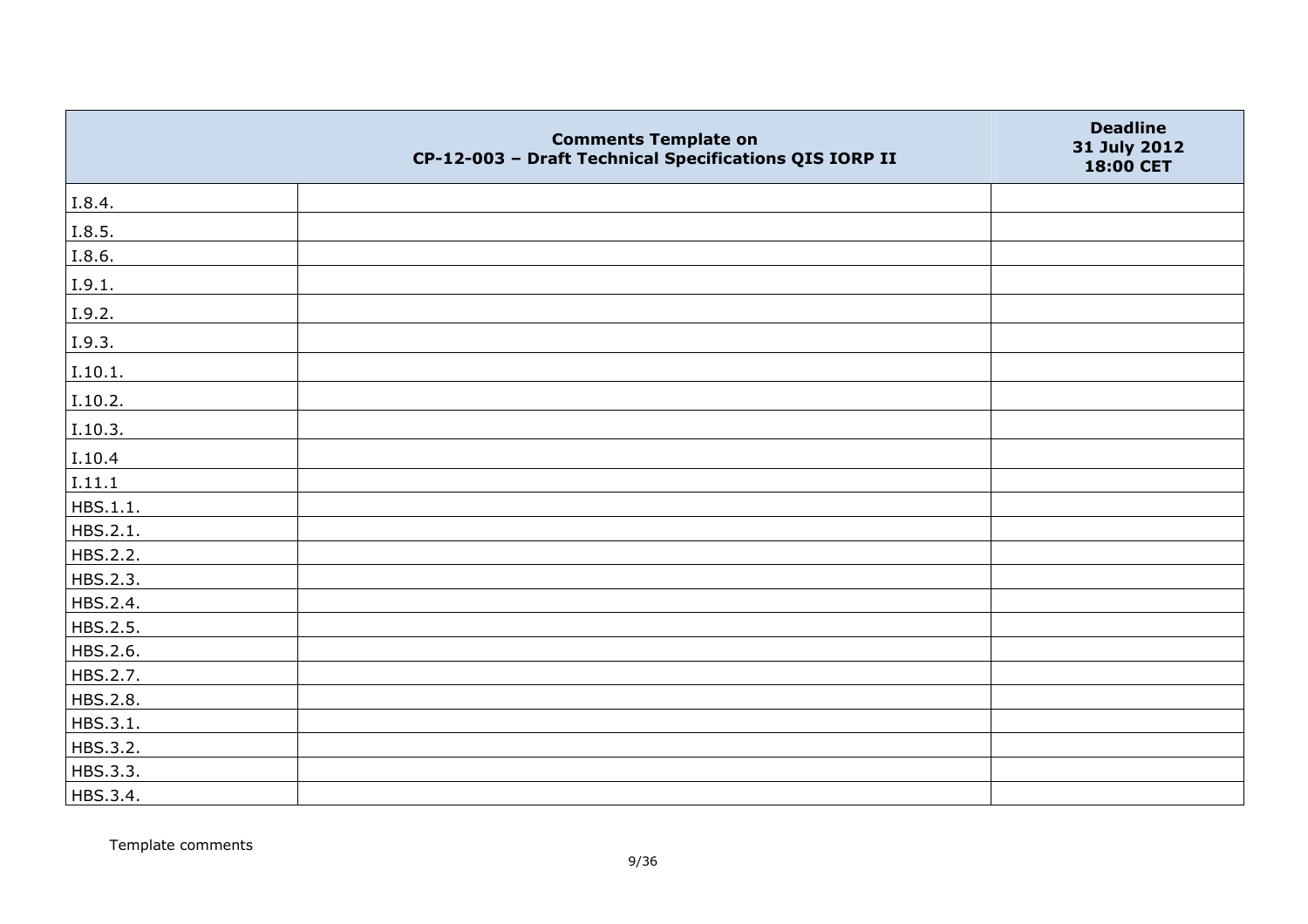|           | <b>Comments Template on</b><br>CP-12-003 - Draft Technical Specifications QIS IORP II | <b>Deadline</b><br>31 July 2012<br>18:00 CET |
|-----------|---------------------------------------------------------------------------------------|----------------------------------------------|
| HBS.3.5.  |                                                                                       |                                              |
| HBS.3.6.  |                                                                                       |                                              |
| HBS.3.7.  |                                                                                       |                                              |
| HBS.3.8.  |                                                                                       |                                              |
| HBS.3.9.  |                                                                                       |                                              |
| HBS.3.10. |                                                                                       |                                              |
| HBS.3.11. |                                                                                       |                                              |
| HBS.3.12. |                                                                                       |                                              |
| HBS.3.13. |                                                                                       |                                              |
| HBS.3.14. |                                                                                       |                                              |
| HBS.3.15. |                                                                                       |                                              |
| HBS.3.16. |                                                                                       |                                              |
| HBS.3.17. |                                                                                       |                                              |
| HBS.3.18. |                                                                                       |                                              |
| HBS.3.19. |                                                                                       |                                              |
| HBS.3.20. |                                                                                       |                                              |
| HBS.3.21. |                                                                                       |                                              |
| HBS.3.22. |                                                                                       |                                              |
| HBS.3.23. |                                                                                       |                                              |
| HBS.3.24. |                                                                                       |                                              |
| HBS.3.25. |                                                                                       |                                              |
| HBS.3.26. |                                                                                       |                                              |
| HBS.3.27. |                                                                                       |                                              |
| HBS.3.28. |                                                                                       |                                              |
| HBS.3.29. |                                                                                       |                                              |
| HBS.4.1.  |                                                                                       |                                              |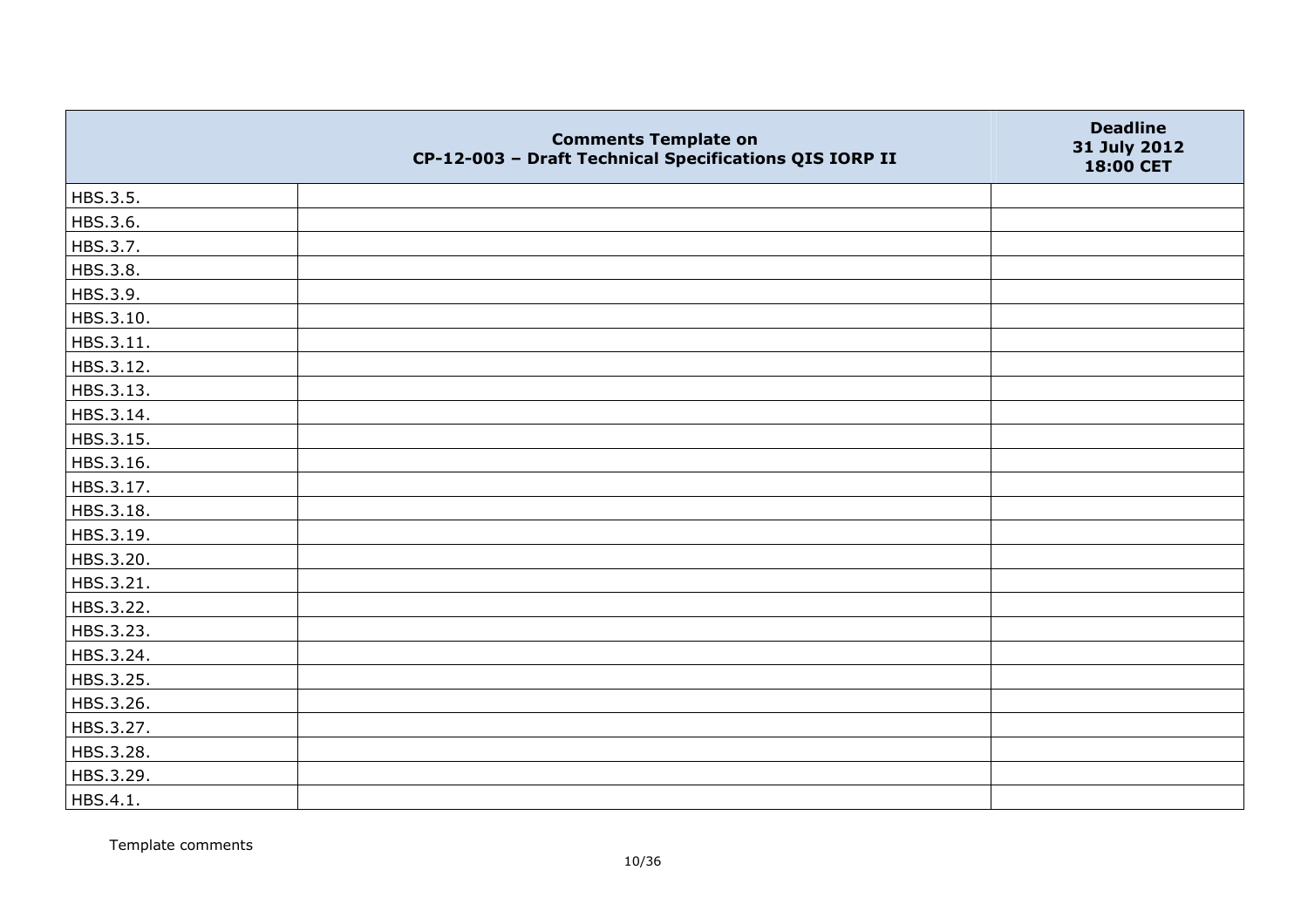|           | <b>Comments Template on</b><br>CP-12-003 - Draft Technical Specifications QIS IORP II | <b>Deadline</b><br>31 July 2012<br>18:00 CET |
|-----------|---------------------------------------------------------------------------------------|----------------------------------------------|
| HBS.4.2.  |                                                                                       |                                              |
| HBS.4.3.  |                                                                                       |                                              |
| HBS.4.4.  |                                                                                       |                                              |
| HBS.4.5.  |                                                                                       |                                              |
| HBS.4.6.  |                                                                                       |                                              |
| HBS.4.7.  |                                                                                       |                                              |
| HBS.4.8.  |                                                                                       |                                              |
| HBS.4.9.  |                                                                                       |                                              |
| HBS.4.10. |                                                                                       |                                              |
| HBS.4.11. |                                                                                       |                                              |
| HBS.4.12. |                                                                                       |                                              |
| HBS.4.13. |                                                                                       |                                              |
| HBS.4.14. |                                                                                       |                                              |
| HBS.4.15. |                                                                                       |                                              |
| HBS.4.16. |                                                                                       |                                              |
| HBS.4.17. |                                                                                       |                                              |
| HBS.4.18. |                                                                                       |                                              |
| HBS.4.19. |                                                                                       |                                              |
| HBS.4.20. |                                                                                       |                                              |
| HBS.4.21. |                                                                                       |                                              |
| HBS.4.22. |                                                                                       |                                              |
| HBS.4.23. |                                                                                       |                                              |
| HBS.4.24. |                                                                                       |                                              |
| HBS.4.25. |                                                                                       |                                              |
| HBS.4.26. |                                                                                       |                                              |
| HBS.4.27. |                                                                                       |                                              |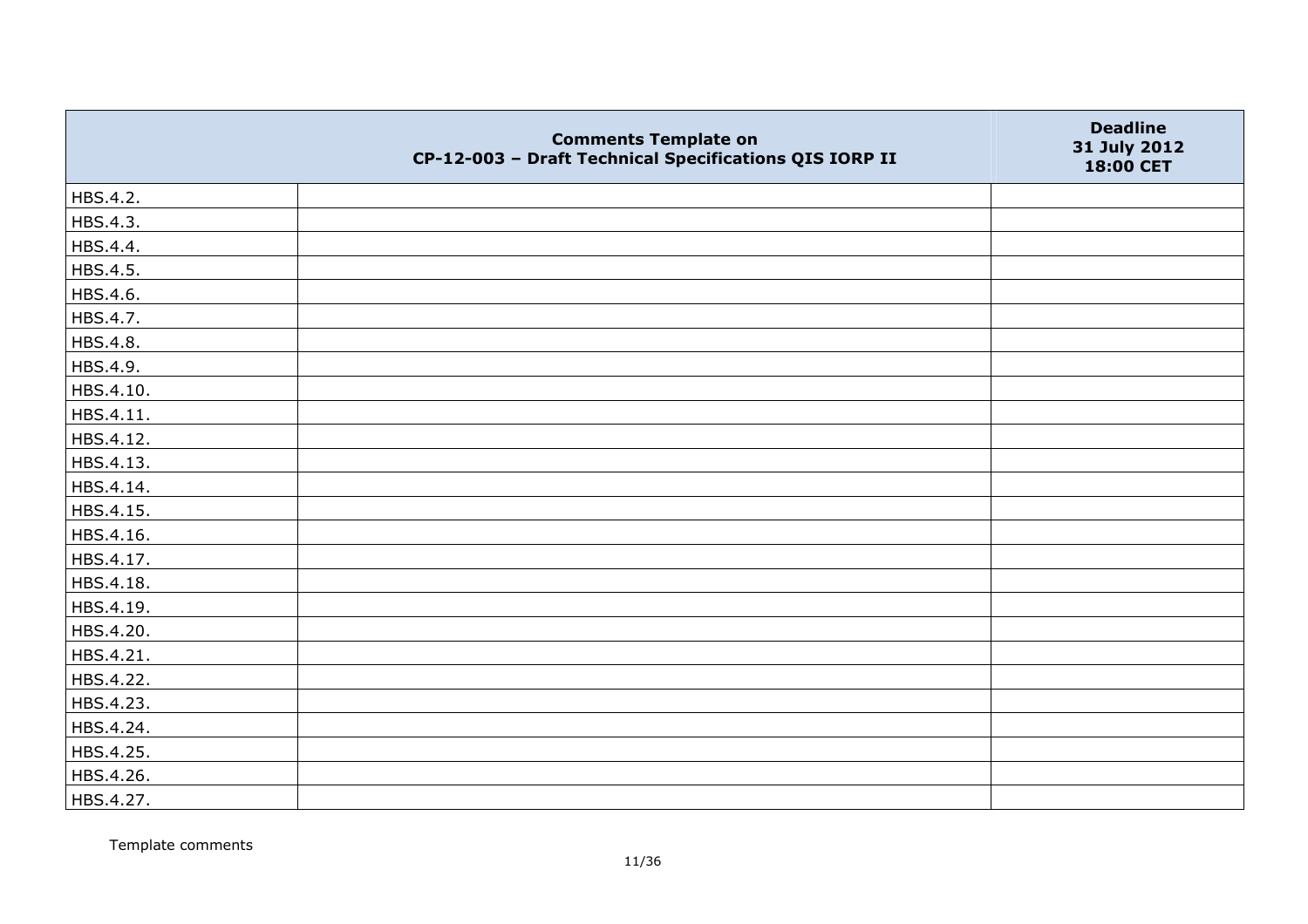|           | <b>Comments Template on</b><br>CP-12-003 - Draft Technical Specifications QIS IORP II | <b>Deadline</b><br>31 July 2012<br>18:00 CET |
|-----------|---------------------------------------------------------------------------------------|----------------------------------------------|
| HBS.4.28. |                                                                                       |                                              |
| HBS.4.29. |                                                                                       |                                              |
| HBS.4.30. |                                                                                       |                                              |
| HBS.4.31. |                                                                                       |                                              |
| HBS.4.32. |                                                                                       |                                              |
| HBS.4.33. |                                                                                       |                                              |
| HBS.4.34. |                                                                                       |                                              |
| HBS.4.35. |                                                                                       |                                              |
| HBS.4.36. |                                                                                       |                                              |
| HBS.4.37. |                                                                                       |                                              |
| HBS.4.38. |                                                                                       |                                              |
| HBS.4.39. |                                                                                       |                                              |
| HBS.4.40. |                                                                                       |                                              |
| HBS.4.41. |                                                                                       |                                              |
| HBS.4.42. |                                                                                       |                                              |
| HBS.4.43. |                                                                                       |                                              |
| HBS.4.44. |                                                                                       |                                              |
| HBS.4.45. |                                                                                       |                                              |
| HBS.4.46. |                                                                                       |                                              |
| HBS.4.47. |                                                                                       |                                              |
| HBS.4.48. |                                                                                       |                                              |
| HBS.4.49. |                                                                                       |                                              |
| HBS.4.50. |                                                                                       |                                              |
| HBS.4.51. |                                                                                       |                                              |
| HBS.4.52. |                                                                                       |                                              |
| HBS.4.53. |                                                                                       |                                              |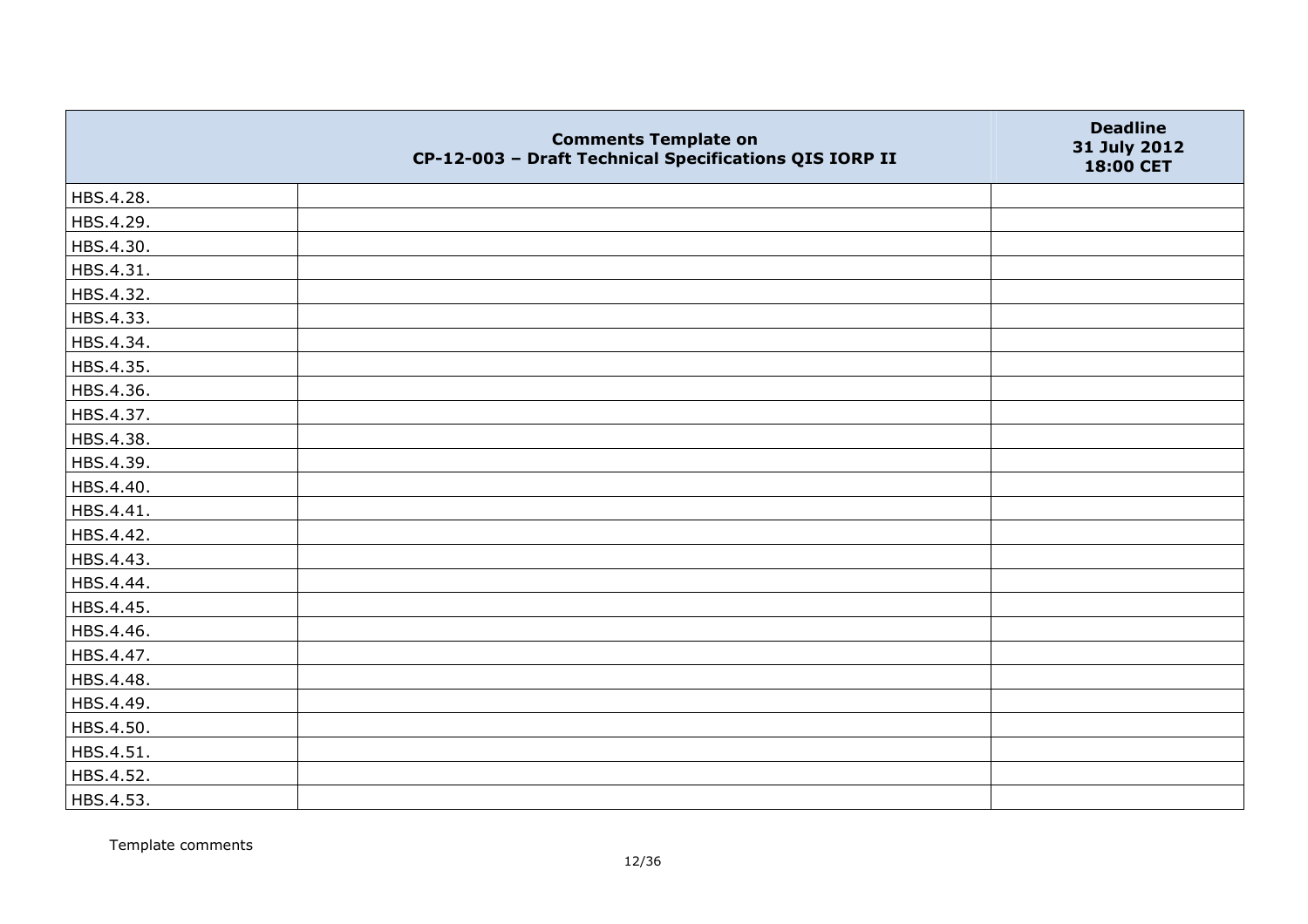|           | <b>Comments Template on</b><br>CP-12-003 - Draft Technical Specifications QIS IORP II | <b>Deadline</b><br>31 July 2012<br>18:00 CET |
|-----------|---------------------------------------------------------------------------------------|----------------------------------------------|
| HBS.4.54. |                                                                                       |                                              |
| HBS.4.55. |                                                                                       |                                              |
| HBS.4.56. |                                                                                       |                                              |
| HBS.4.57. |                                                                                       |                                              |
| HBS.4.58. |                                                                                       |                                              |
| HBS.4.59. |                                                                                       |                                              |
| HBS.4.60. |                                                                                       |                                              |
| HBS.4.61. |                                                                                       |                                              |
| HBS.5.1.  |                                                                                       |                                              |
| HBS.5.2.  |                                                                                       |                                              |
| HBS.5.3.  |                                                                                       |                                              |
| HBS.5.4.  |                                                                                       |                                              |
| HBS.5.5.  |                                                                                       |                                              |
| HBS.6.1.  |                                                                                       |                                              |
| HBS.6.2.  |                                                                                       |                                              |
| HBS.6.3.  |                                                                                       |                                              |
| HBS.6.4.  |                                                                                       |                                              |
| HBS.6.5.  |                                                                                       |                                              |
| HBS.6.6.  |                                                                                       |                                              |
| HBS.6.7.  |                                                                                       |                                              |
| HBS.6.8.  |                                                                                       |                                              |
| HBS.6.9.  |                                                                                       |                                              |
| HBS.6.10. |                                                                                       |                                              |
| HBS.6.11. |                                                                                       |                                              |
| HBS.6.12. |                                                                                       |                                              |
| HBS.6.13. |                                                                                       |                                              |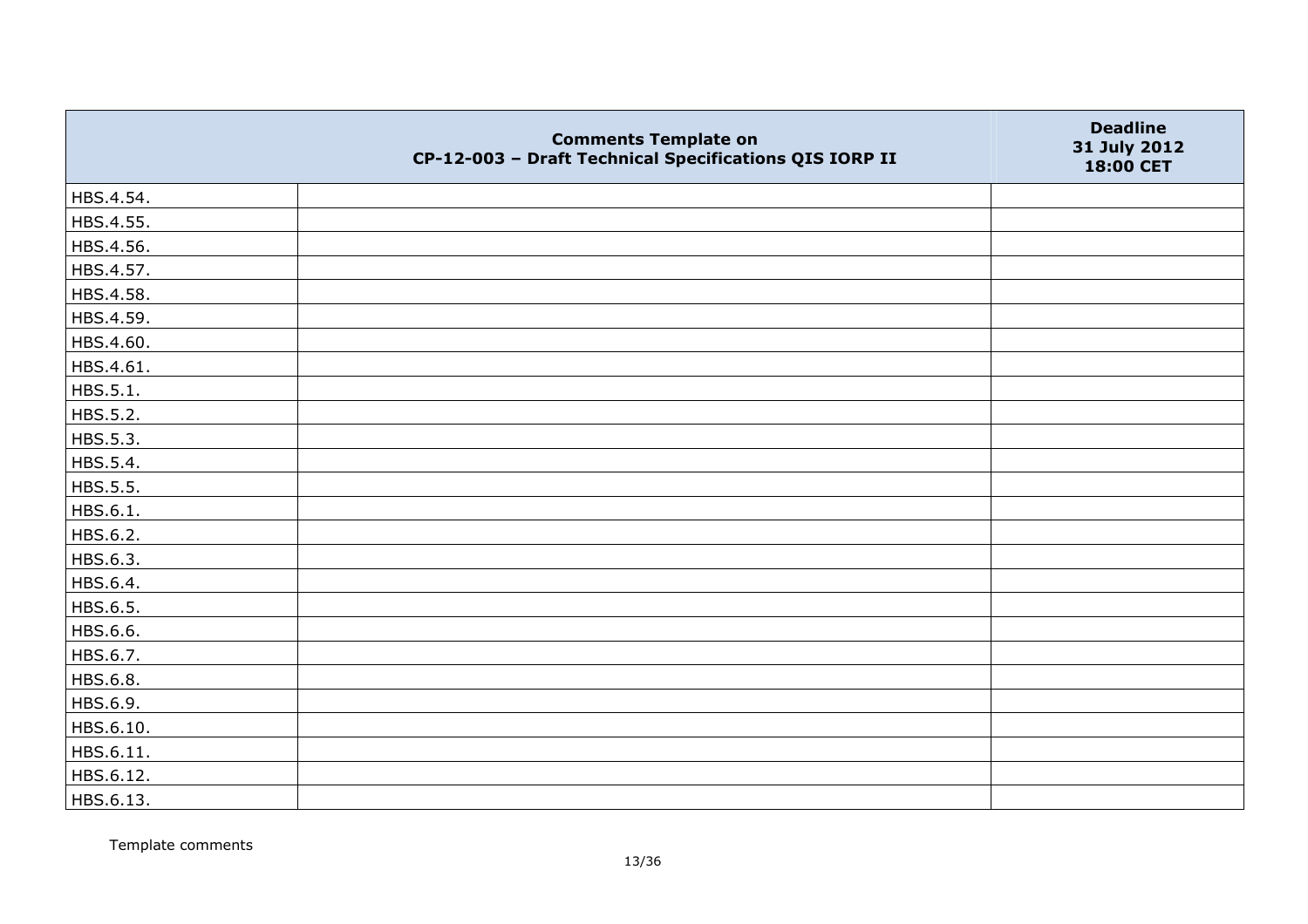|           | <b>Comments Template on</b><br>CP-12-003 - Draft Technical Specifications QIS IORP II | <b>Deadline</b><br>31 July 2012<br>18:00 CET |
|-----------|---------------------------------------------------------------------------------------|----------------------------------------------|
| HBS.6.14. |                                                                                       |                                              |
| HBS.6.15. |                                                                                       |                                              |
| HBS.6.16. |                                                                                       |                                              |
| HBS.6.17. |                                                                                       |                                              |
| HBS.6.18. |                                                                                       |                                              |
| HBS.6.19. |                                                                                       |                                              |
| HBS.6.20. |                                                                                       |                                              |
| HBS.6.21. |                                                                                       |                                              |
| HBS.6.22. |                                                                                       |                                              |
| HBS.6.23. |                                                                                       |                                              |
| HBS.6.24. |                                                                                       |                                              |
| HBS.6.25. |                                                                                       |                                              |
| HBS.6.26. |                                                                                       |                                              |
| HBS.6.27. |                                                                                       |                                              |
| HBS.6.28. |                                                                                       |                                              |
| HBS.6.29. |                                                                                       |                                              |
| HBS.6.30. |                                                                                       |                                              |
| HBS.6.31. |                                                                                       |                                              |
| HBS.6.32. |                                                                                       |                                              |
| HBS.6.33. |                                                                                       |                                              |
| HBS.6.34. |                                                                                       |                                              |
| HBS.6.35. |                                                                                       |                                              |
| HBS.6.36. |                                                                                       |                                              |
| HBS.6.37. |                                                                                       |                                              |
| HBS.6.38. |                                                                                       |                                              |
| HBS.6.39. |                                                                                       |                                              |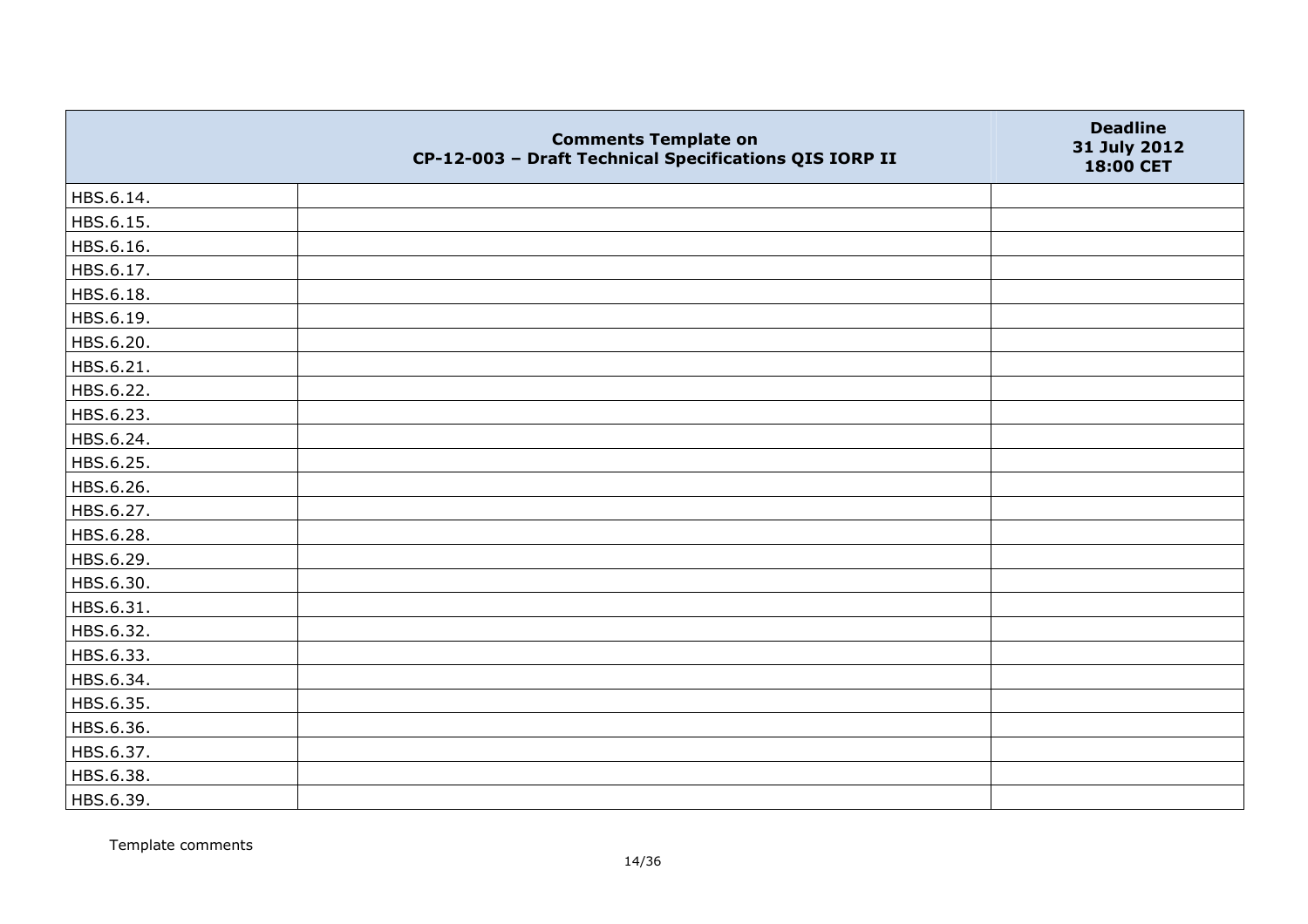|           | <b>Comments Template on</b><br>CP-12-003 - Draft Technical Specifications QIS IORP II | <b>Deadline</b><br>31 July 2012<br>18:00 CET |
|-----------|---------------------------------------------------------------------------------------|----------------------------------------------|
| HBS.6.40. |                                                                                       |                                              |
| HBS.6.41. |                                                                                       |                                              |
| HBS.6.42. |                                                                                       |                                              |
| HBS.6.43. |                                                                                       |                                              |
| HBS.6.44. |                                                                                       |                                              |
| HBS.6.45. |                                                                                       |                                              |
| HBS.6.46. |                                                                                       |                                              |
| HBS.6.47. |                                                                                       |                                              |
| HBS.6.48. |                                                                                       |                                              |
| HBS.6.49. |                                                                                       |                                              |
| HBS.6.50. |                                                                                       |                                              |
| HBS.6.51. |                                                                                       |                                              |
| HBS.6.52. |                                                                                       |                                              |
| HBS.6.53. |                                                                                       |                                              |
| HBS.6.54. |                                                                                       |                                              |
| HBS.6.55. |                                                                                       |                                              |
| HBS.6.56. |                                                                                       |                                              |
| HBS.6.57. |                                                                                       |                                              |
| HBS.6.58. |                                                                                       |                                              |
| HBS.6.59. |                                                                                       |                                              |
| HBS.6.60. |                                                                                       |                                              |
| HBS.6.61. |                                                                                       |                                              |
| HBS.6.62. |                                                                                       |                                              |
| HBS.6.63. |                                                                                       |                                              |
| HBS.6.64. |                                                                                       |                                              |
| HBS.6.65. |                                                                                       |                                              |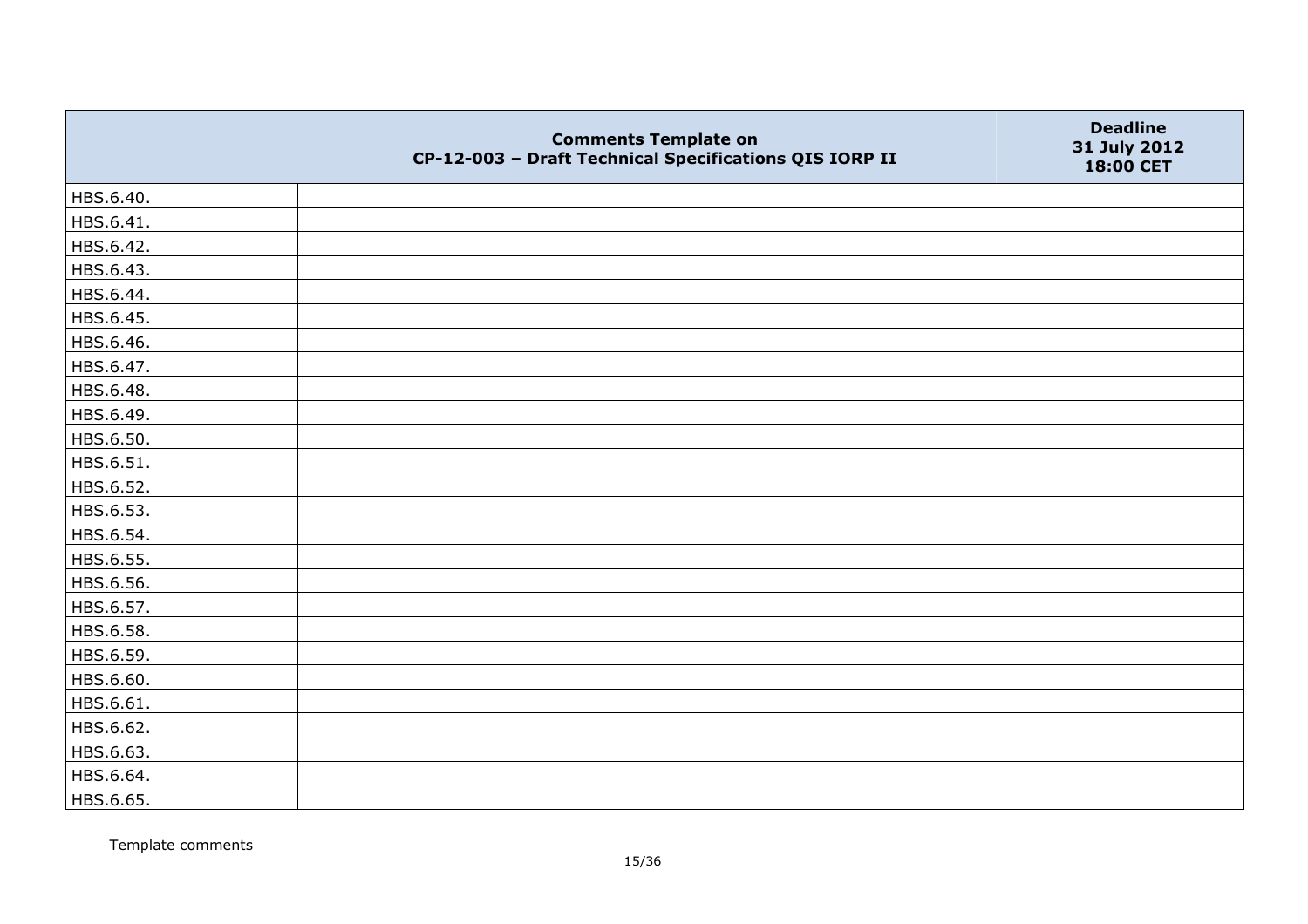|           | <b>Comments Template on</b><br>CP-12-003 - Draft Technical Specifications QIS IORP II | <b>Deadline</b><br>31 July 2012<br>18:00 CET |
|-----------|---------------------------------------------------------------------------------------|----------------------------------------------|
| HBS.6.66. |                                                                                       |                                              |
| HBS.6.67. |                                                                                       |                                              |
| HBS.6.68. |                                                                                       |                                              |
| HBS.6.69. |                                                                                       |                                              |
| HBS.6.70. |                                                                                       |                                              |
| HBS.6.71. |                                                                                       |                                              |
| HBS.6.72. |                                                                                       |                                              |
| HBS.6.73. |                                                                                       |                                              |
| HBS.6.74. |                                                                                       |                                              |
| HBS.6.75. |                                                                                       |                                              |
| HBS.6.76. |                                                                                       |                                              |
| HBS.6.77. |                                                                                       |                                              |
| HBS.6.78. |                                                                                       |                                              |
| HBS.6.79. |                                                                                       |                                              |
| HBS.6.80. |                                                                                       |                                              |
| HBS.6.81. |                                                                                       |                                              |
| HBS.6.82. |                                                                                       |                                              |
| HBS.6.83. |                                                                                       |                                              |
| HBS.6.84. |                                                                                       |                                              |
| HBS.6.85. |                                                                                       |                                              |
| HBS.6.86. |                                                                                       |                                              |
| HBS.6.87. |                                                                                       |                                              |
| HBS.6.88. |                                                                                       |                                              |
| HBS.6.89. |                                                                                       |                                              |
| HBS.6.90. |                                                                                       |                                              |
| HBS.7.1.  |                                                                                       |                                              |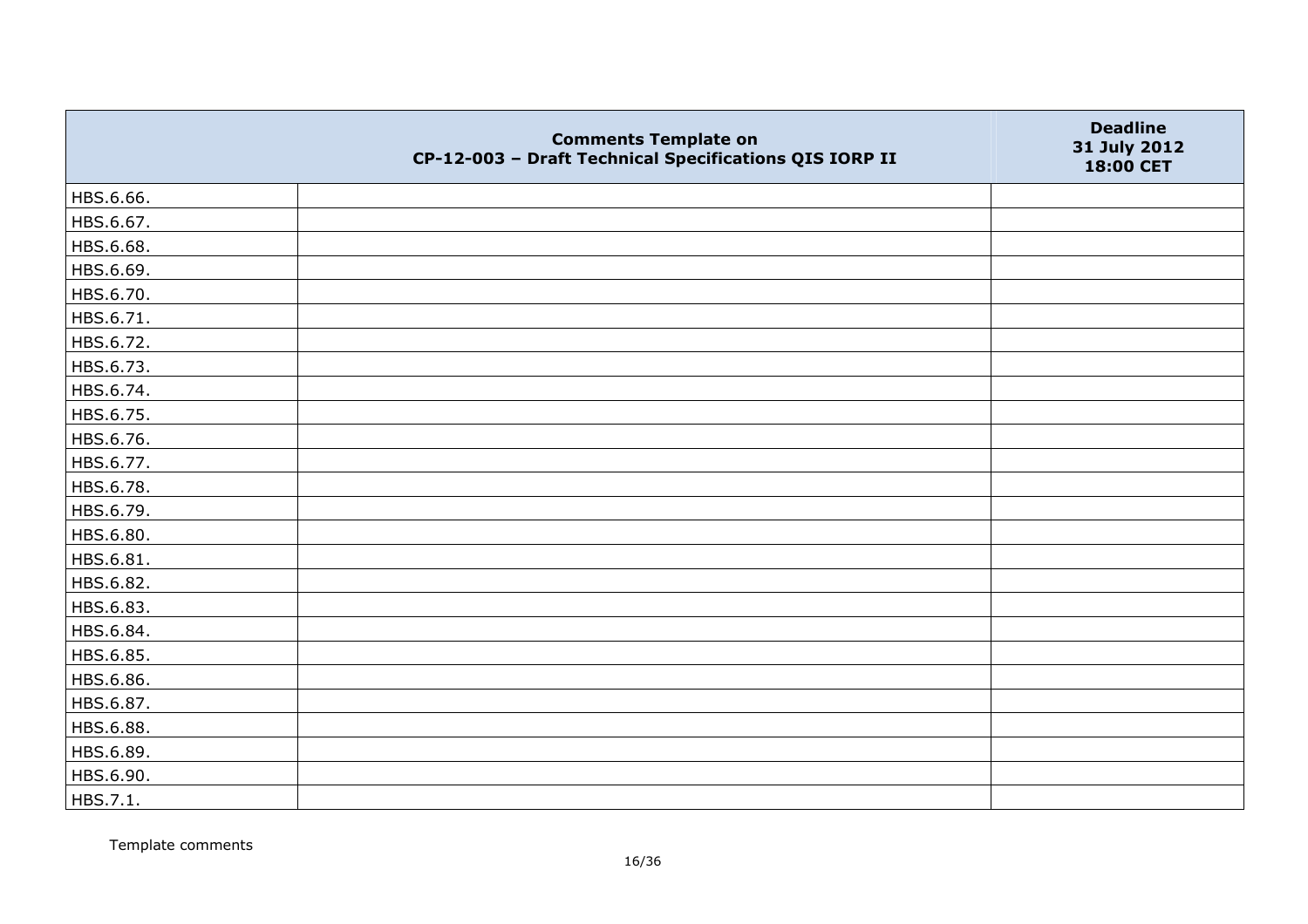|           | <b>Comments Template on</b><br>CP-12-003 - Draft Technical Specifications QIS IORP II | <b>Deadline</b><br>31 July 2012<br>18:00 CET |
|-----------|---------------------------------------------------------------------------------------|----------------------------------------------|
| HBS.7.2.  |                                                                                       |                                              |
| HBS.7.3.  |                                                                                       |                                              |
| HBS.7.4.  |                                                                                       |                                              |
| HBS.7.5.  |                                                                                       |                                              |
| HBS.7.6.  |                                                                                       |                                              |
| HBS.7.7.  |                                                                                       |                                              |
| HBS.7.8.  |                                                                                       |                                              |
| HBS.7.9.  |                                                                                       |                                              |
| HBS.7.10. |                                                                                       |                                              |
| HBS.7.11. |                                                                                       |                                              |
| HBS.7.12. |                                                                                       |                                              |
| HBS.7.13. |                                                                                       |                                              |
| HBS.7.14. |                                                                                       |                                              |
| HBS.7.15. |                                                                                       |                                              |
| HBS.7.16. |                                                                                       |                                              |
| HBS.7.17. |                                                                                       |                                              |
| HBS.7.18. |                                                                                       |                                              |
| HBS.7.19. |                                                                                       |                                              |
| HBS.7.20. |                                                                                       |                                              |
| HBS.7.21. |                                                                                       |                                              |
| HBS.7.22. |                                                                                       |                                              |
| HBS.7.23. |                                                                                       |                                              |
| HBS.7.24. |                                                                                       |                                              |
| HBS.7.25. |                                                                                       |                                              |
| HBS.7.26. |                                                                                       |                                              |
| HBS.7.27. |                                                                                       |                                              |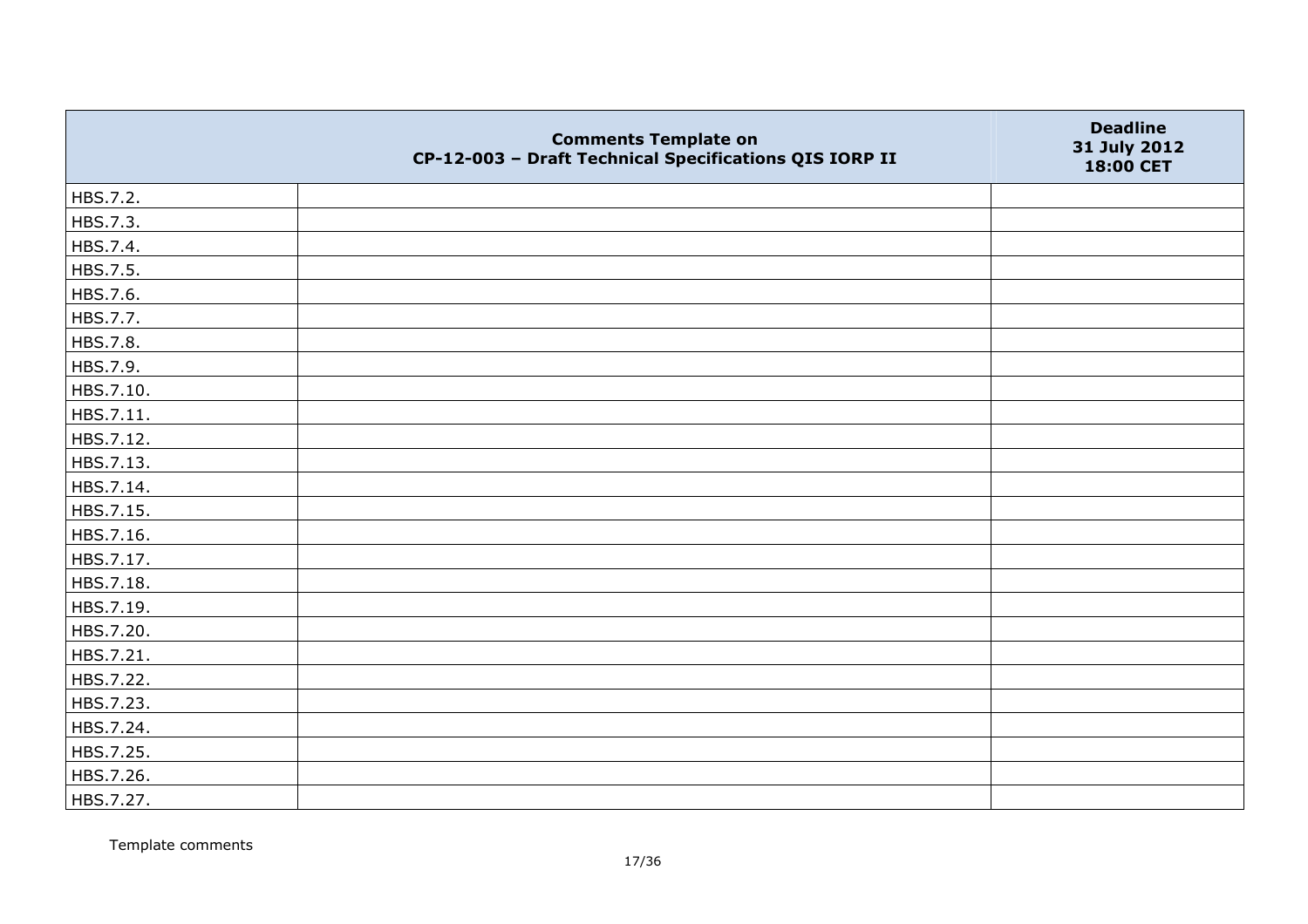|           | <b>Comments Template on</b><br>CP-12-003 - Draft Technical Specifications QIS IORP II | <b>Deadline</b><br>31 July 2012<br>18:00 CET |
|-----------|---------------------------------------------------------------------------------------|----------------------------------------------|
| HBS.7.28. |                                                                                       |                                              |
| HBS.7.29. |                                                                                       |                                              |
| HBS.7.30. |                                                                                       |                                              |
| HBS.7.31. |                                                                                       |                                              |
| HBS.7.32. |                                                                                       |                                              |
| HBS.7.33. |                                                                                       |                                              |
| HBS.7.34. |                                                                                       |                                              |
| HBS.7.35. |                                                                                       |                                              |
| HBS.7.36. |                                                                                       |                                              |
| HBS.7.37. |                                                                                       |                                              |
| HBS.7.38. |                                                                                       |                                              |
| HBS.7.39. |                                                                                       |                                              |
| HBS.7.40. |                                                                                       |                                              |
| HBS.7.41. |                                                                                       |                                              |
| HBS.7.42. |                                                                                       |                                              |
| HBS.8.1.  |                                                                                       |                                              |
| HBS.8.2.  |                                                                                       |                                              |
| HBS.8.3.  |                                                                                       |                                              |
| HBS.8.4.  |                                                                                       |                                              |
| HBS.8.5.  |                                                                                       |                                              |
| HBS.8.6.  |                                                                                       |                                              |
| HBS.8.7.  |                                                                                       |                                              |
| HBS.8.8.  |                                                                                       |                                              |
| HBS.8.9.  |                                                                                       |                                              |
| HBS.8.10. |                                                                                       |                                              |
| HBS.8.11. |                                                                                       |                                              |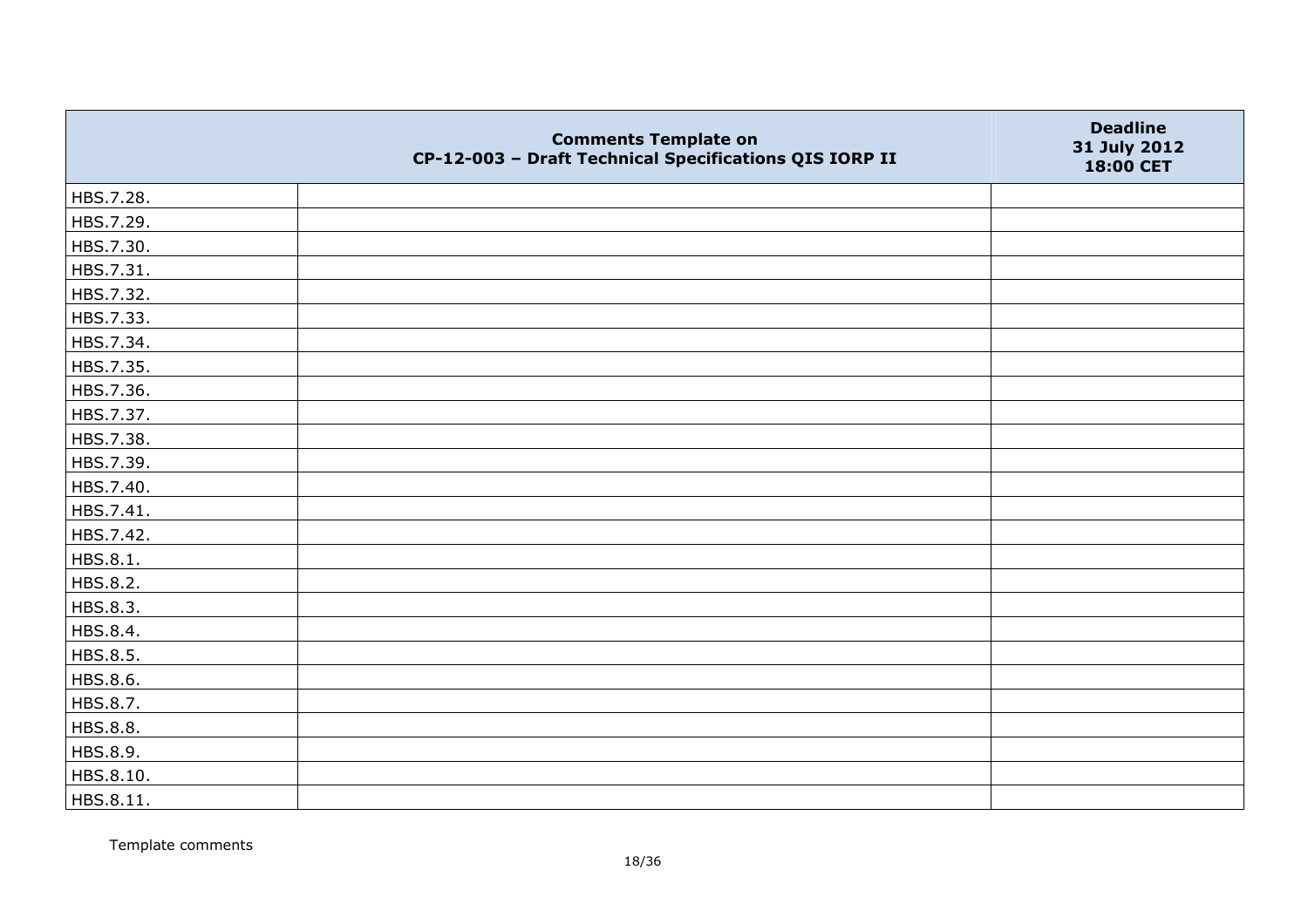|           | <b>Comments Template on</b><br>CP-12-003 - Draft Technical Specifications QIS IORP II | <b>Deadline</b><br>31 July 2012<br>18:00 CET |
|-----------|---------------------------------------------------------------------------------------|----------------------------------------------|
| HBS.8.12. |                                                                                       |                                              |
| HBS.8.13. |                                                                                       |                                              |
| HBS.8.14. |                                                                                       |                                              |
| HBS.8.15. |                                                                                       |                                              |
| HBS.8.16. |                                                                                       |                                              |
| HBS.8.17. |                                                                                       |                                              |
| HBS.8.18. |                                                                                       |                                              |
| HBS.8.19. |                                                                                       |                                              |
| HBS.8.20. |                                                                                       |                                              |
| HBS.8.21. |                                                                                       |                                              |
| HBS.8.22. |                                                                                       |                                              |
| HBS.8.23. |                                                                                       |                                              |
| HBS.8.24. |                                                                                       |                                              |
| HBS.9.1.  |                                                                                       |                                              |
| HBS.9.2.  |                                                                                       |                                              |
| HBS.9.3.  |                                                                                       |                                              |
| HBS.9.4.  |                                                                                       |                                              |
| HBS.9.5.  |                                                                                       |                                              |
| HBS.9.6.  |                                                                                       |                                              |
| HBS.9.7.  |                                                                                       |                                              |
| HBS.9.8.  |                                                                                       |                                              |
| HBS.9.9.  |                                                                                       |                                              |
| SCR.1.1.  |                                                                                       |                                              |
| SCR.1.2.  |                                                                                       |                                              |
| SCR.1.3.  |                                                                                       |                                              |
| SCR.1.4.  |                                                                                       |                                              |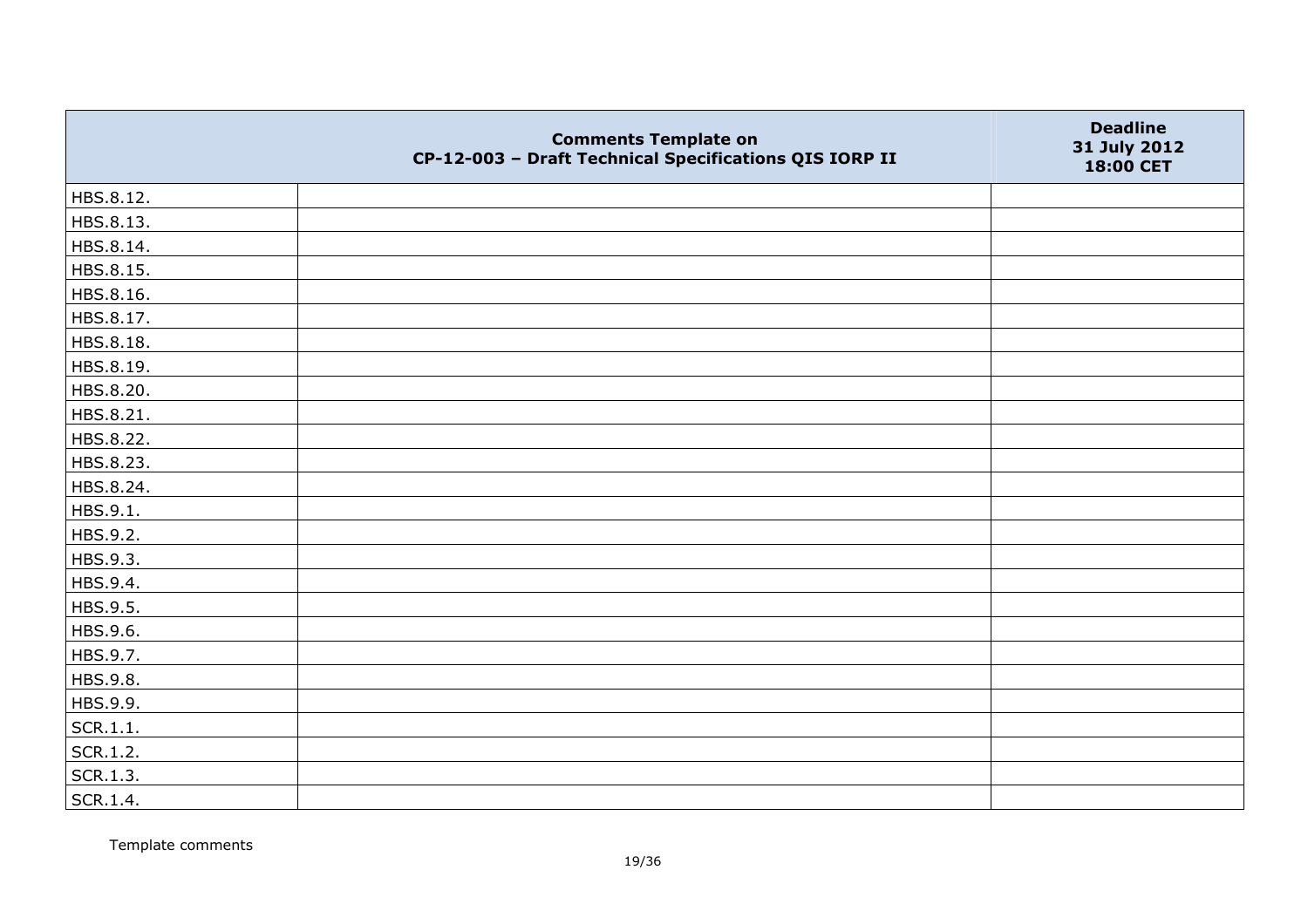|                   | <b>Comments Template on</b><br>CP-12-003 - Draft Technical Specifications QIS IORP II | <b>Deadline</b><br>31 July 2012<br>18:00 CET |
|-------------------|---------------------------------------------------------------------------------------|----------------------------------------------|
| SCR.1.5.          |                                                                                       |                                              |
| SCR.1.6.          |                                                                                       |                                              |
| SCR.1.7.          |                                                                                       |                                              |
| SCR.1.8.          |                                                                                       |                                              |
| SCR.1.9.          |                                                                                       |                                              |
| $\vert$ SCR.1.10. |                                                                                       |                                              |
| SCR.1.11.         |                                                                                       |                                              |
| SCR.1.12.         |                                                                                       |                                              |
| SCR.1.13.         |                                                                                       |                                              |
| SCR.1.14.         |                                                                                       |                                              |
| $ $ SCR.1.15.     |                                                                                       |                                              |
| SCR.1.16.         |                                                                                       |                                              |
| SCR.1.17.         |                                                                                       |                                              |
| $ $ SCR.1.18.     |                                                                                       |                                              |
| SCR.1.19.         |                                                                                       |                                              |
| SCR.1.20.         |                                                                                       |                                              |
| SCR.1.21.         |                                                                                       |                                              |
| SCR.1.22.         |                                                                                       |                                              |
| SCR.1.23.         |                                                                                       |                                              |
| SCR.1.24.         |                                                                                       |                                              |
| SCR.1.25.         |                                                                                       |                                              |
| SCR.2.1.          |                                                                                       |                                              |
| SCR.2.2.          |                                                                                       |                                              |
| SCR.2.3.          |                                                                                       |                                              |
| SCR.2.4.          |                                                                                       |                                              |
| SCR.2.5.          |                                                                                       |                                              |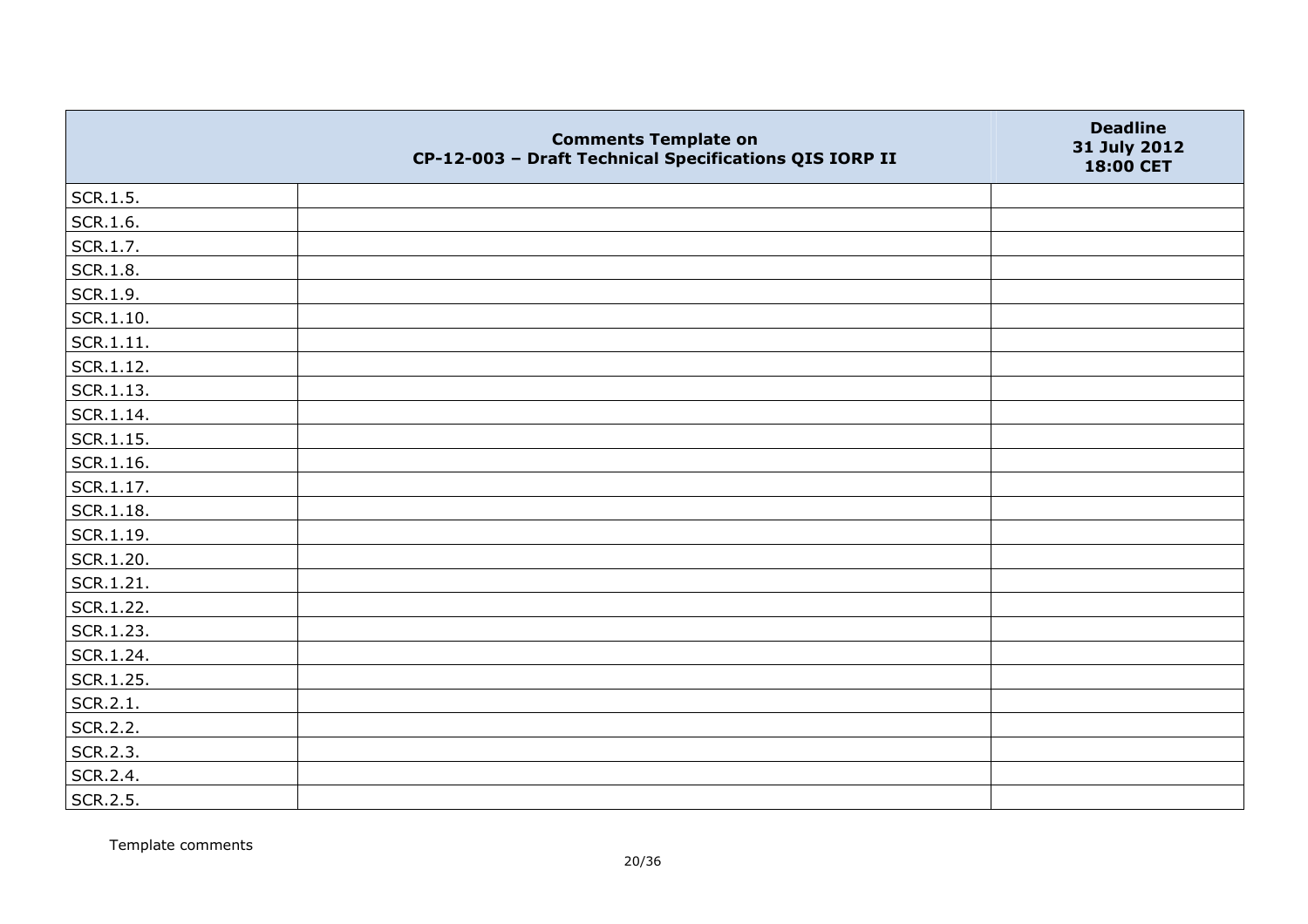|                   | <b>Comments Template on</b><br>CP-12-003 - Draft Technical Specifications QIS IORP II | <b>Deadline</b><br>31 July 2012<br>18:00 CET |
|-------------------|---------------------------------------------------------------------------------------|----------------------------------------------|
| SCR.2.6.          |                                                                                       |                                              |
| SCR.2.7.          |                                                                                       |                                              |
| SCR.2.8.          |                                                                                       |                                              |
| SCR.2.9.          |                                                                                       |                                              |
| SCR.2.10.         |                                                                                       |                                              |
| $\vert$ SCR.2.11. |                                                                                       |                                              |
| SCR.2.12.         |                                                                                       |                                              |
| SCR.2.13.         |                                                                                       |                                              |
| SCR.2.14.         |                                                                                       |                                              |
| SCR.2.15.         |                                                                                       |                                              |
| SCR.2.16.         |                                                                                       |                                              |
| SCR.2.17.         |                                                                                       |                                              |
| SCR.2.18.         |                                                                                       |                                              |
| SCR.2.19.         |                                                                                       |                                              |
| SCR.2.20.         |                                                                                       |                                              |
| SCR.2.21.         |                                                                                       |                                              |
| SCR.2.22.         |                                                                                       |                                              |
| SCR.2.23.         |                                                                                       |                                              |
| SCR.2.24.         |                                                                                       |                                              |
| SCR.2.25.         |                                                                                       |                                              |
| SCR.2.26.         |                                                                                       |                                              |
| SCR.2.27.         |                                                                                       |                                              |
| SCR.2.28.         |                                                                                       |                                              |
| SCR.2.29.         |                                                                                       |                                              |
| SCR.2.30.         |                                                                                       |                                              |
| SCR.2.31.         |                                                                                       |                                              |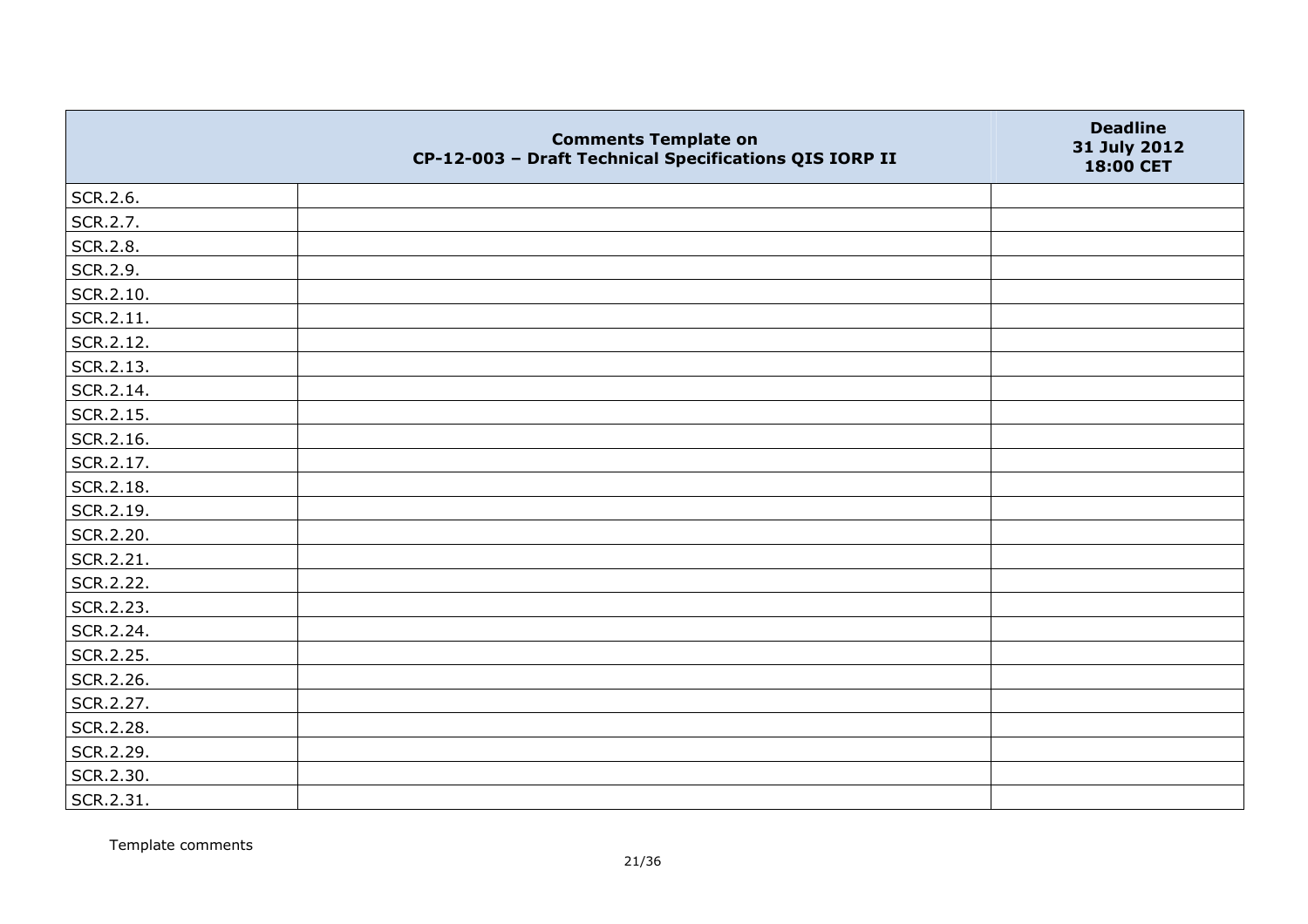|           | <b>Comments Template on</b><br>CP-12-003 - Draft Technical Specifications QIS IORP II | <b>Deadline</b><br>31 July 2012<br>18:00 CET |
|-----------|---------------------------------------------------------------------------------------|----------------------------------------------|
| SCR.2.32. |                                                                                       |                                              |
| SCR.2.33. |                                                                                       |                                              |
| SCR.2.34. |                                                                                       |                                              |
| SCR.2.35. |                                                                                       |                                              |
| SCR.3.1.  |                                                                                       |                                              |
| SCR.3.2.  |                                                                                       |                                              |
| SCR.3.3.  |                                                                                       |                                              |
| SCR.3.4.  |                                                                                       |                                              |
| SCR.3.5.  |                                                                                       |                                              |
| SCR.3.6.  |                                                                                       |                                              |
| SCR.4.1.  |                                                                                       |                                              |
| SCR.4.2.  |                                                                                       |                                              |
| SCR.4.3.  |                                                                                       |                                              |
| SCR.4.4.  |                                                                                       |                                              |
| SCR.5.1.  |                                                                                       |                                              |
| SCR.5.2.  |                                                                                       |                                              |
| SCR.5.3.  |                                                                                       |                                              |
| SCR.5.4.  |                                                                                       |                                              |
| SCR.5.5.  |                                                                                       |                                              |
| SCR.5.6.  |                                                                                       |                                              |
| SCR.5.7.  |                                                                                       |                                              |
| SCR.5.8.  |                                                                                       |                                              |
| SCR.5.9.  |                                                                                       |                                              |
| SCR.5.10. |                                                                                       |                                              |
| SCR.5.11. |                                                                                       |                                              |
| SCR.5.12. |                                                                                       |                                              |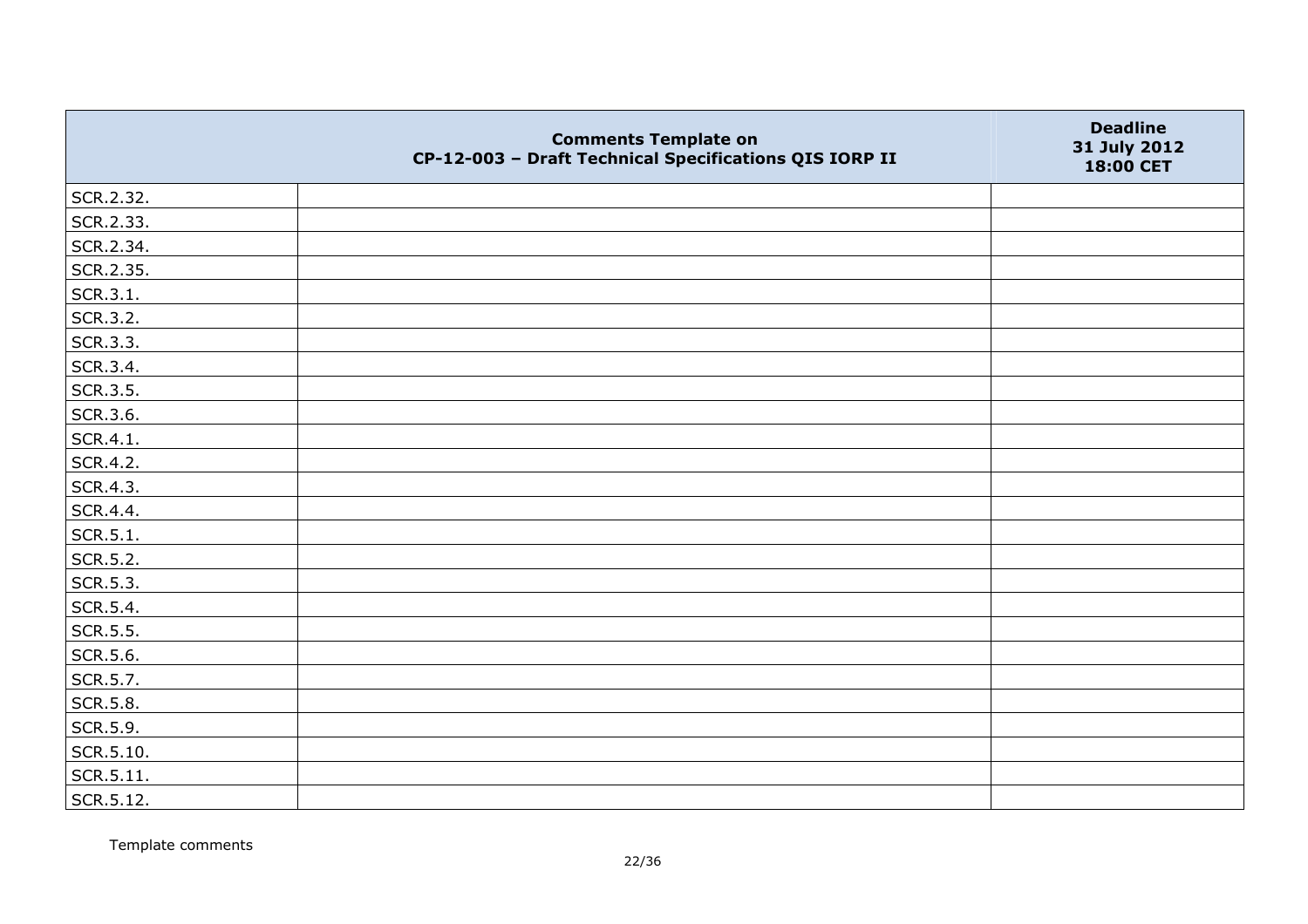|                   | <b>Comments Template on</b><br>CP-12-003 - Draft Technical Specifications QIS IORP II | <b>Deadline</b><br>31 July 2012<br>18:00 CET |
|-------------------|---------------------------------------------------------------------------------------|----------------------------------------------|
| SCR.5.13.         |                                                                                       |                                              |
| SCR.5.14.         |                                                                                       |                                              |
| SCR.5.15.         |                                                                                       |                                              |
| $\vert$ SCR.5.16. |                                                                                       |                                              |
| SCR.5.17.         |                                                                                       |                                              |
| SCR.5.18.         |                                                                                       |                                              |
| SCR.5.19.         |                                                                                       |                                              |
| SCR.5.20.         |                                                                                       |                                              |
| SCR.5.21.         |                                                                                       |                                              |
| SCR.5.22.         |                                                                                       |                                              |
| SCR.5.23.         |                                                                                       |                                              |
| SCR.5.24.         |                                                                                       |                                              |
| SCR.5.25.         |                                                                                       |                                              |
| SCR.5.26.         |                                                                                       |                                              |
| SCR.5.27.         |                                                                                       |                                              |
| SCR.5.28.         |                                                                                       |                                              |
| SCR.5.29.         |                                                                                       |                                              |
| SCR.5.30.         |                                                                                       |                                              |
| SCR.5.31.         |                                                                                       |                                              |
| SCR.5.32.         |                                                                                       |                                              |
| SCR.5.33.         |                                                                                       |                                              |
| SCR.5.34.         |                                                                                       |                                              |
| SCR.5.35.         |                                                                                       |                                              |
| SCR.5.36.         |                                                                                       |                                              |
| SCR.5.37.         |                                                                                       |                                              |
| SCR.5.38.         |                                                                                       |                                              |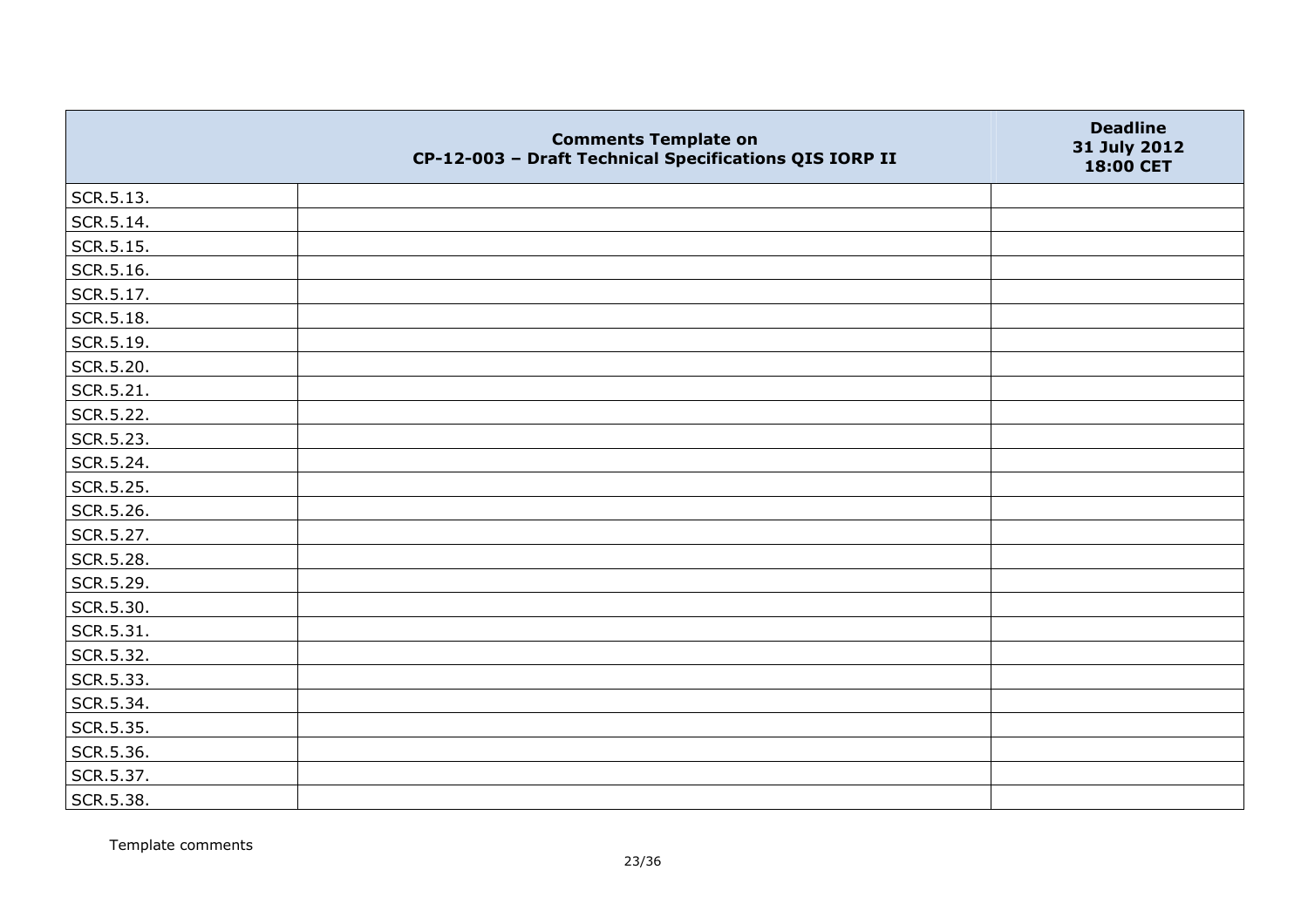|           | <b>Comments Template on</b><br>CP-12-003 - Draft Technical Specifications QIS IORP II | <b>Deadline</b><br>31 July 2012<br>18:00 CET |
|-----------|---------------------------------------------------------------------------------------|----------------------------------------------|
| SCR.5.39. |                                                                                       |                                              |
| SCR.5.40. |                                                                                       |                                              |
| SCR.5.41. |                                                                                       |                                              |
| SCR.5.42. |                                                                                       |                                              |
| SCR.5.43. |                                                                                       |                                              |
| SCR.5.44. |                                                                                       |                                              |
| SCR.5.45. |                                                                                       |                                              |
| SCR.5.46. |                                                                                       |                                              |
| SCR.5.47. |                                                                                       |                                              |
| SCR.5.48. |                                                                                       |                                              |
| SCR.5.49. |                                                                                       |                                              |
| SCR.5.50. |                                                                                       |                                              |
| SCR.5.51. |                                                                                       |                                              |
| SCR.5.52. |                                                                                       |                                              |
| SCR.5.53. |                                                                                       |                                              |
| SCR.5.54. |                                                                                       |                                              |
| SCR.5.55. |                                                                                       |                                              |
| SCR.5.56. |                                                                                       |                                              |
| SCR.5.57. |                                                                                       |                                              |
| SCR.5.58. |                                                                                       |                                              |
| SCR.5.59. |                                                                                       |                                              |
| SCR.5.60. |                                                                                       |                                              |
| SCR.5.61. |                                                                                       |                                              |
| SCR.5.62. |                                                                                       |                                              |
| SCR.5.63. |                                                                                       |                                              |
| SCR.5.64. |                                                                                       |                                              |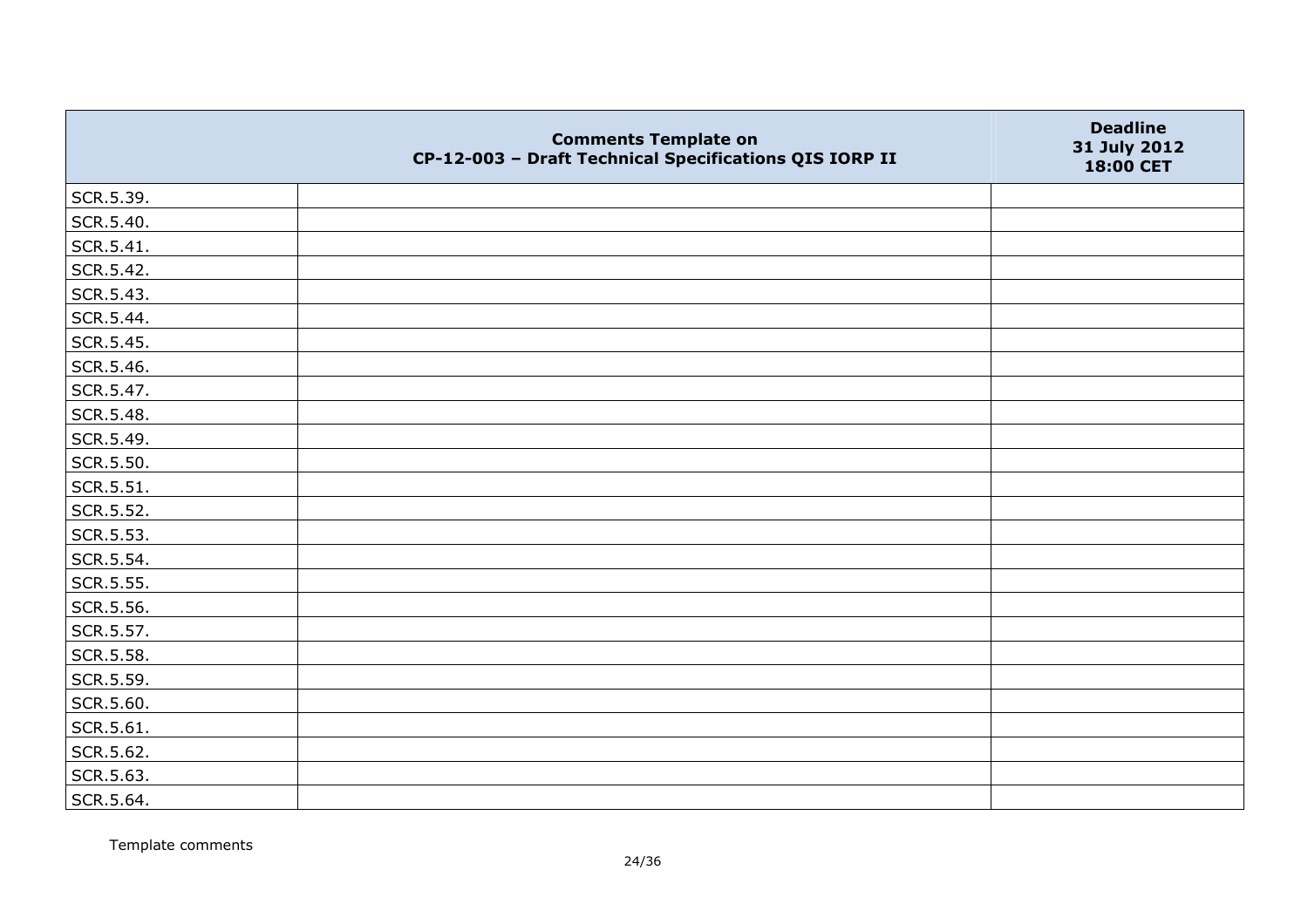|           | <b>Comments Template on</b><br>CP-12-003 - Draft Technical Specifications QIS IORP II | <b>Deadline</b><br>31 July 2012<br>18:00 CET |
|-----------|---------------------------------------------------------------------------------------|----------------------------------------------|
| SCR.5.65. |                                                                                       |                                              |
| SCR.5.66. |                                                                                       |                                              |
| SCR.5.67. |                                                                                       |                                              |
| SCR.5.68. |                                                                                       |                                              |
| SCR.5.69. |                                                                                       |                                              |
| SCR.5.70. |                                                                                       |                                              |
| SCR.5.71. |                                                                                       |                                              |
| SCR.5.72. |                                                                                       |                                              |
| SCR.5.73. |                                                                                       |                                              |
| SCR.5.74. |                                                                                       |                                              |
| SCR.5.75. |                                                                                       |                                              |
| SCR.5.76. |                                                                                       |                                              |
| SCR.5.77. |                                                                                       |                                              |
| SCR.5.78. |                                                                                       |                                              |
| SCR.5.79. |                                                                                       |                                              |
| SCR.5.80. |                                                                                       |                                              |
| SCR.5.81. |                                                                                       |                                              |
| SCR.5.82. |                                                                                       |                                              |
| SCR.5.83. |                                                                                       |                                              |
| SCR.5.84. |                                                                                       |                                              |
| SCR.5.85. |                                                                                       |                                              |
| SCR.5.86. |                                                                                       |                                              |
| SCR.5.87. |                                                                                       |                                              |
| SCR.5.88. |                                                                                       |                                              |
| SCR.5.89. |                                                                                       |                                              |
| SCR.5.90. |                                                                                       |                                              |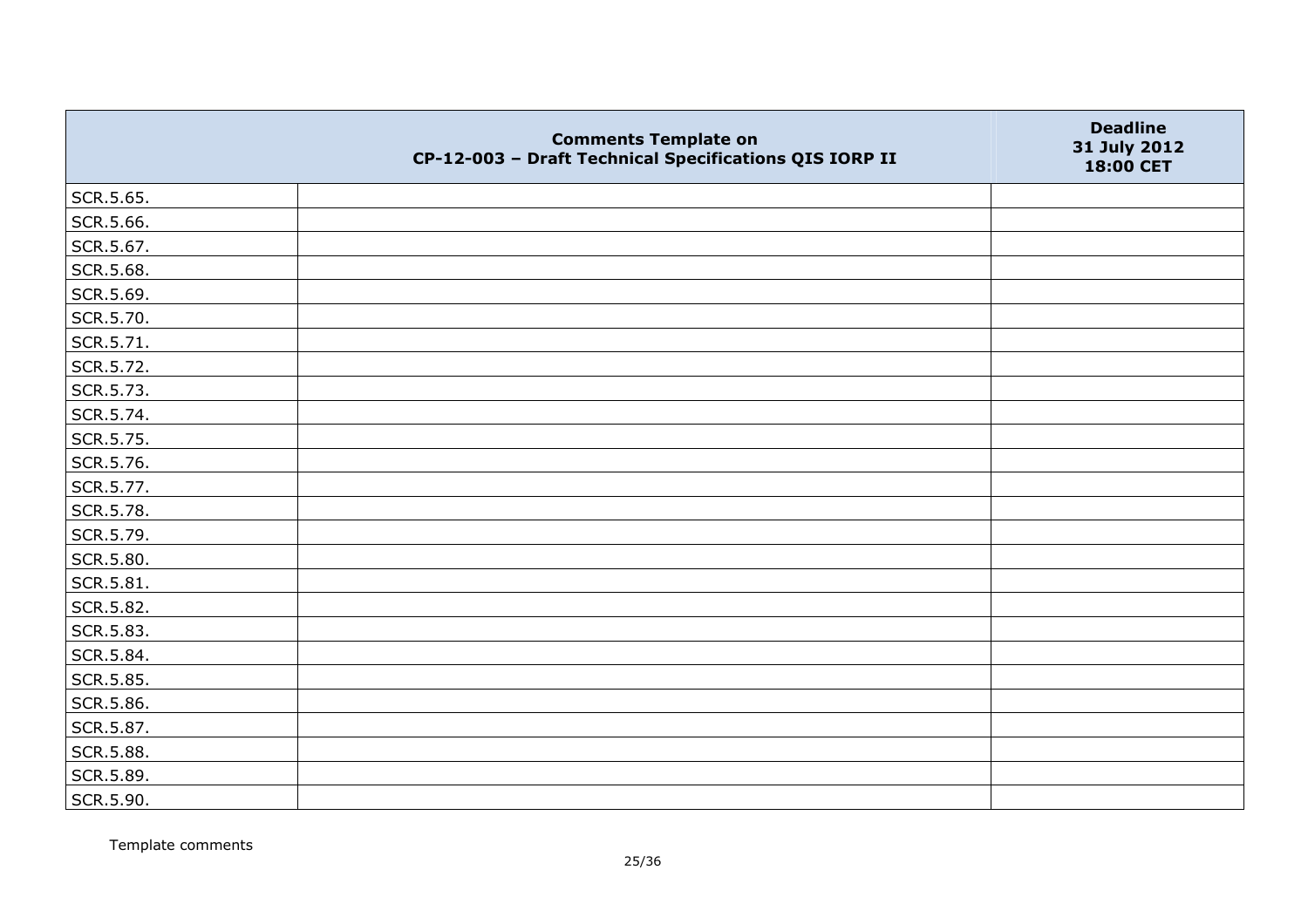|                | <b>Comments Template on</b><br>CP-12-003 - Draft Technical Specifications QIS IORP II | <b>Deadline</b><br>31 July 2012<br>18:00 CET |
|----------------|---------------------------------------------------------------------------------------|----------------------------------------------|
| SCR.5.91.      |                                                                                       |                                              |
| SCR.5.92.      |                                                                                       |                                              |
| SCR.5.93.      |                                                                                       |                                              |
| SCR.5.94.      |                                                                                       |                                              |
| SCR.5.95.      |                                                                                       |                                              |
| SCR.5.96.      |                                                                                       |                                              |
| SCR.5.97.      |                                                                                       |                                              |
| SCR.5.98.      |                                                                                       |                                              |
| SCR.5.99.      |                                                                                       |                                              |
| SCR.5.100.     |                                                                                       |                                              |
| SCR.5.101.     |                                                                                       |                                              |
| SCR.5.102.     |                                                                                       |                                              |
| SCR.5.103.     |                                                                                       |                                              |
| SCR.5.104.     |                                                                                       |                                              |
| SCR.5.105.     |                                                                                       |                                              |
| SCR.5.106.     |                                                                                       |                                              |
| SCR.5.107.     |                                                                                       |                                              |
| SCR.5.108.     |                                                                                       |                                              |
| SCR.5.109.     |                                                                                       |                                              |
| SCR.5.110.     |                                                                                       |                                              |
| $ $ SCR.5.111. |                                                                                       |                                              |
| SCR.5.112.     |                                                                                       |                                              |
| SCR.5.113.     |                                                                                       |                                              |
| SCR.5.114.     |                                                                                       |                                              |
| SCR.5.115.     |                                                                                       |                                              |
| SCR.5.116.     |                                                                                       |                                              |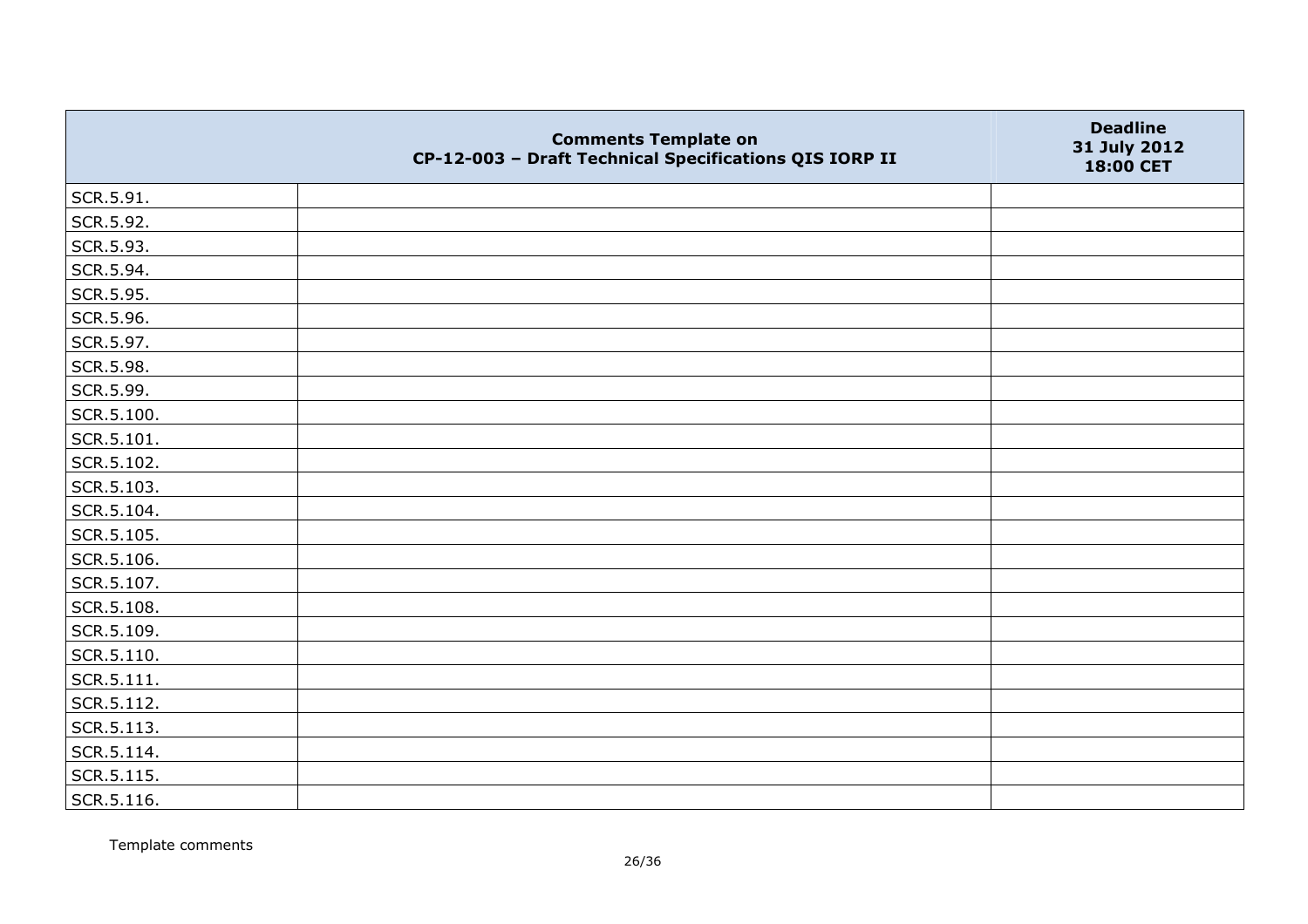|                   | <b>Comments Template on</b><br>CP-12-003 - Draft Technical Specifications QIS IORP II | <b>Deadline</b><br>31 July 2012<br>18:00 CET |
|-------------------|---------------------------------------------------------------------------------------|----------------------------------------------|
| SCR.5.117.        |                                                                                       |                                              |
| SCR.5.118.        |                                                                                       |                                              |
| SCR.5.119.        |                                                                                       |                                              |
| SCR.5.120.        |                                                                                       |                                              |
| SCR.5.121.        |                                                                                       |                                              |
| SCR.5.122.        |                                                                                       |                                              |
| SCR.5.123.        |                                                                                       |                                              |
| SCR.5.124.        |                                                                                       |                                              |
| SCR.5.125.        |                                                                                       |                                              |
| SCR.5.126.        |                                                                                       |                                              |
| SCR.5.127.        |                                                                                       |                                              |
| SCR.5.128.        |                                                                                       |                                              |
| SCR.5.129.        |                                                                                       |                                              |
| SCR.5.130.        |                                                                                       |                                              |
| SCR.5.131.        |                                                                                       |                                              |
| SCR.6.1.          |                                                                                       |                                              |
| SCR.6.2.          |                                                                                       |                                              |
| SCR.6.3.          |                                                                                       |                                              |
| SCR.6.4.          |                                                                                       |                                              |
| SCR.6.5.          |                                                                                       |                                              |
| SCR.6.6.          |                                                                                       |                                              |
| SCR.6.7.          |                                                                                       |                                              |
| SCR.6.8.          |                                                                                       |                                              |
| SCR.6.9.          |                                                                                       |                                              |
| SCR.6.10.         |                                                                                       |                                              |
| $\vert$ SCR.6.11. |                                                                                       |                                              |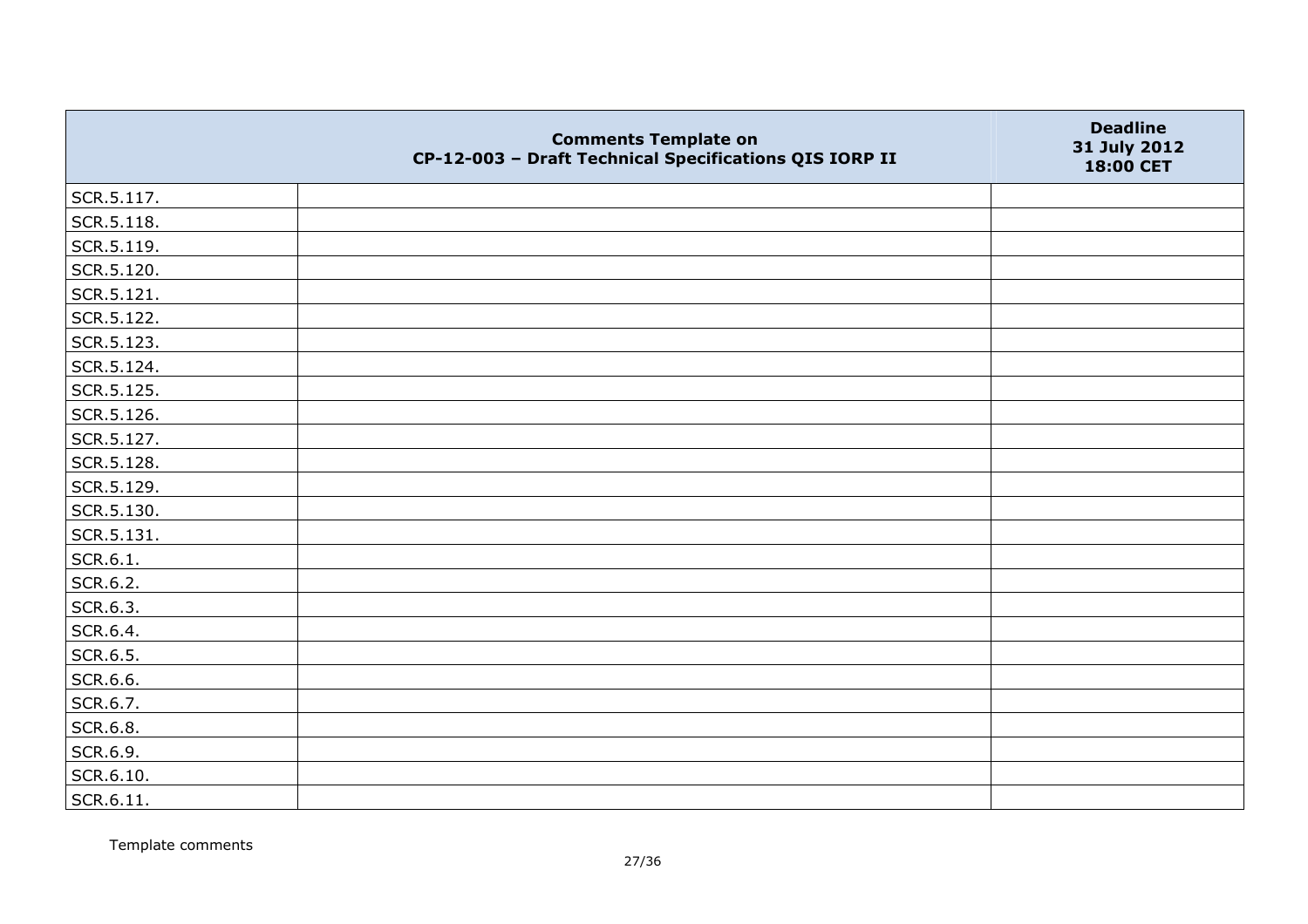|           | <b>Comments Template on</b><br>CP-12-003 - Draft Technical Specifications QIS IORP II | <b>Deadline</b><br>31 July 2012<br>18:00 CET |
|-----------|---------------------------------------------------------------------------------------|----------------------------------------------|
| SCR.6.12. |                                                                                       |                                              |
| SCR.6.13. |                                                                                       |                                              |
| SCR.6.14. |                                                                                       |                                              |
| SCR.6.15. |                                                                                       |                                              |
| SCR.6.16. |                                                                                       |                                              |
| SCR.6.17. |                                                                                       |                                              |
| SCR.6.18. |                                                                                       |                                              |
| SCR.6.19. |                                                                                       |                                              |
| SCR.6.20. |                                                                                       |                                              |
| SCR.6.21. |                                                                                       |                                              |
| SCR.6.22. |                                                                                       |                                              |
| SCR.6.23. |                                                                                       |                                              |
| SCR.6.24. |                                                                                       |                                              |
| SCR.6.25. |                                                                                       |                                              |
| SCR.6.26. |                                                                                       |                                              |
| SCR.6.27. |                                                                                       |                                              |
| SCR.6.28. |                                                                                       |                                              |
| SCR.6.29. |                                                                                       |                                              |
| SCR.6.30. |                                                                                       |                                              |
| SCR.6.31. |                                                                                       |                                              |
| SCR.6.32. |                                                                                       |                                              |
| SCR.7.1.  |                                                                                       |                                              |
| SCR.7.2.  |                                                                                       |                                              |
| SCR.7.3.  |                                                                                       |                                              |
| SCR.7.4.  |                                                                                       |                                              |
| SCR.7.5.  |                                                                                       |                                              |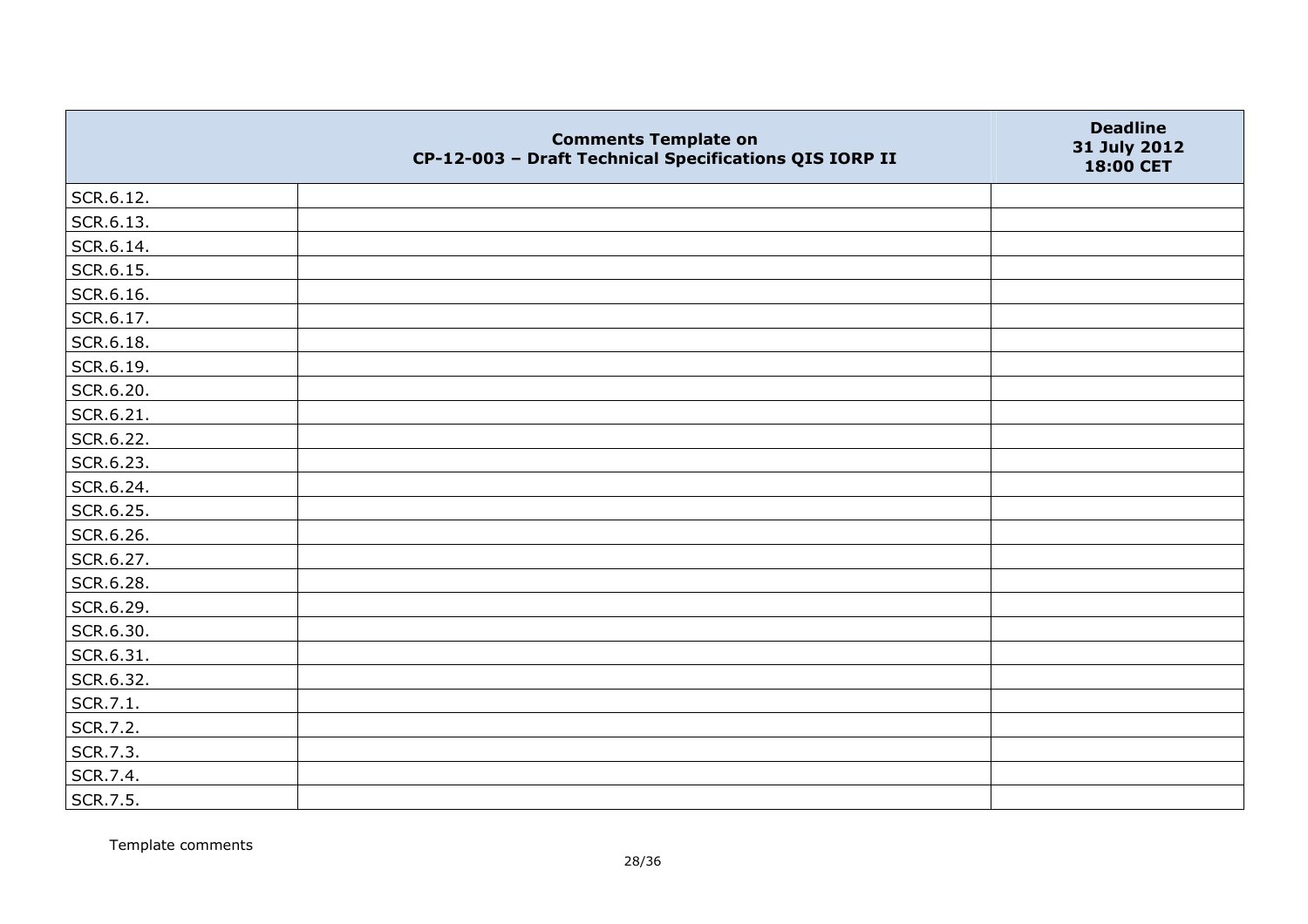|           | <b>Comments Template on</b><br>CP-12-003 - Draft Technical Specifications QIS IORP II | <b>Deadline</b><br>31 July 2012<br>18:00 CET |
|-----------|---------------------------------------------------------------------------------------|----------------------------------------------|
| SCR.7.6.  |                                                                                       |                                              |
| SCR.7.7.  |                                                                                       |                                              |
| SCR.7.8.  |                                                                                       |                                              |
| SCR.7.9.  |                                                                                       |                                              |
| SCR.7.10. |                                                                                       |                                              |
| SCR.7.11. |                                                                                       |                                              |
| SCR.7.12. |                                                                                       |                                              |
| SCR.7.13. |                                                                                       |                                              |
| SCR.7.14. |                                                                                       |                                              |
| SCR.7.15. |                                                                                       |                                              |
| SCR.7.16. |                                                                                       |                                              |
| SCR.7.17. |                                                                                       |                                              |
| SCR.7.18. |                                                                                       |                                              |
| SCR.7.19. |                                                                                       |                                              |
| SCR.7.20. |                                                                                       |                                              |
| SCR.7.21. |                                                                                       |                                              |
| SCR.7.22. |                                                                                       |                                              |
| SCR.7.23. |                                                                                       |                                              |
| SCR.7.24. |                                                                                       |                                              |
| SCR.7.25. |                                                                                       |                                              |
| SCR.7.26. |                                                                                       |                                              |
| SCR.7.27. |                                                                                       |                                              |
| SCR.7.28. |                                                                                       |                                              |
| SCR.7.29. |                                                                                       |                                              |
| SCR.7.30. |                                                                                       |                                              |
| SCR.7.31. |                                                                                       |                                              |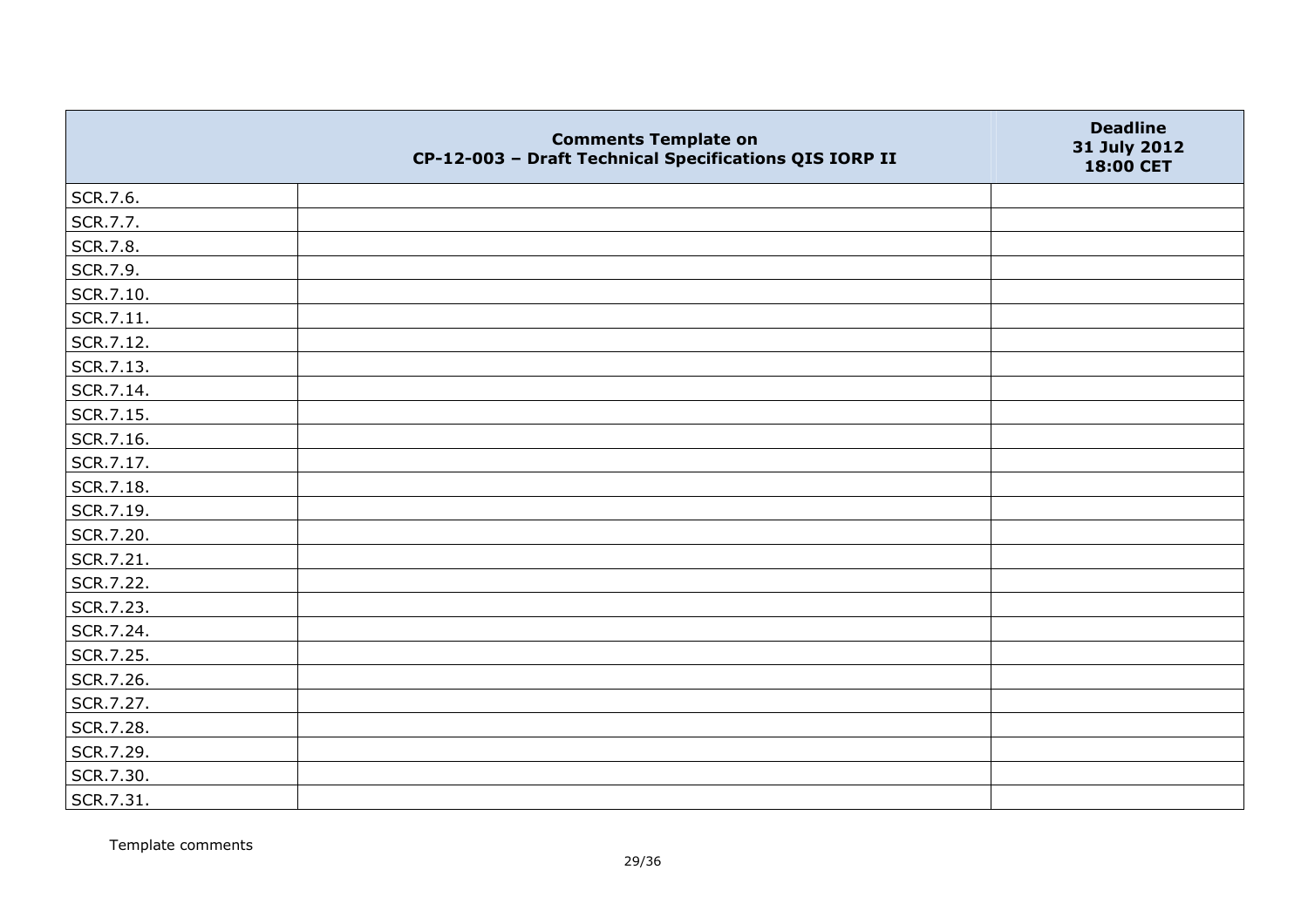|           | <b>Comments Template on</b><br>CP-12-003 - Draft Technical Specifications QIS IORP II | <b>Deadline</b><br>31 July 2012<br>18:00 CET |
|-----------|---------------------------------------------------------------------------------------|----------------------------------------------|
| SCR.7.32. |                                                                                       |                                              |
| SCR.7.33. |                                                                                       |                                              |
| SCR.7.34. |                                                                                       |                                              |
| SCR.7.35. |                                                                                       |                                              |
| SCR.7.36. |                                                                                       |                                              |
| SCR.7.37. |                                                                                       |                                              |
| SCR.7.38. |                                                                                       |                                              |
| SCR.7.39. |                                                                                       |                                              |
| SCR.7.40. |                                                                                       |                                              |
| SCR.7.41. |                                                                                       |                                              |
| SCR.7.42. |                                                                                       |                                              |
| SCR.7.43. |                                                                                       |                                              |
| SCR.7.44. |                                                                                       |                                              |
| SCR.7.45. |                                                                                       |                                              |
| SCR.7.46. |                                                                                       |                                              |
| SCR.7.47. |                                                                                       |                                              |
| SCR.7.48. |                                                                                       |                                              |
| SCR.7.49. |                                                                                       |                                              |
| SCR.7.50. |                                                                                       |                                              |
| SCR.7.51. |                                                                                       |                                              |
| SCR.7.52. |                                                                                       |                                              |
| SCR.7.53. |                                                                                       |                                              |
| SCR.7.54. |                                                                                       |                                              |
| SCR.7.55. |                                                                                       |                                              |
| SCR.7.56. |                                                                                       |                                              |
| SCR.7.57. |                                                                                       |                                              |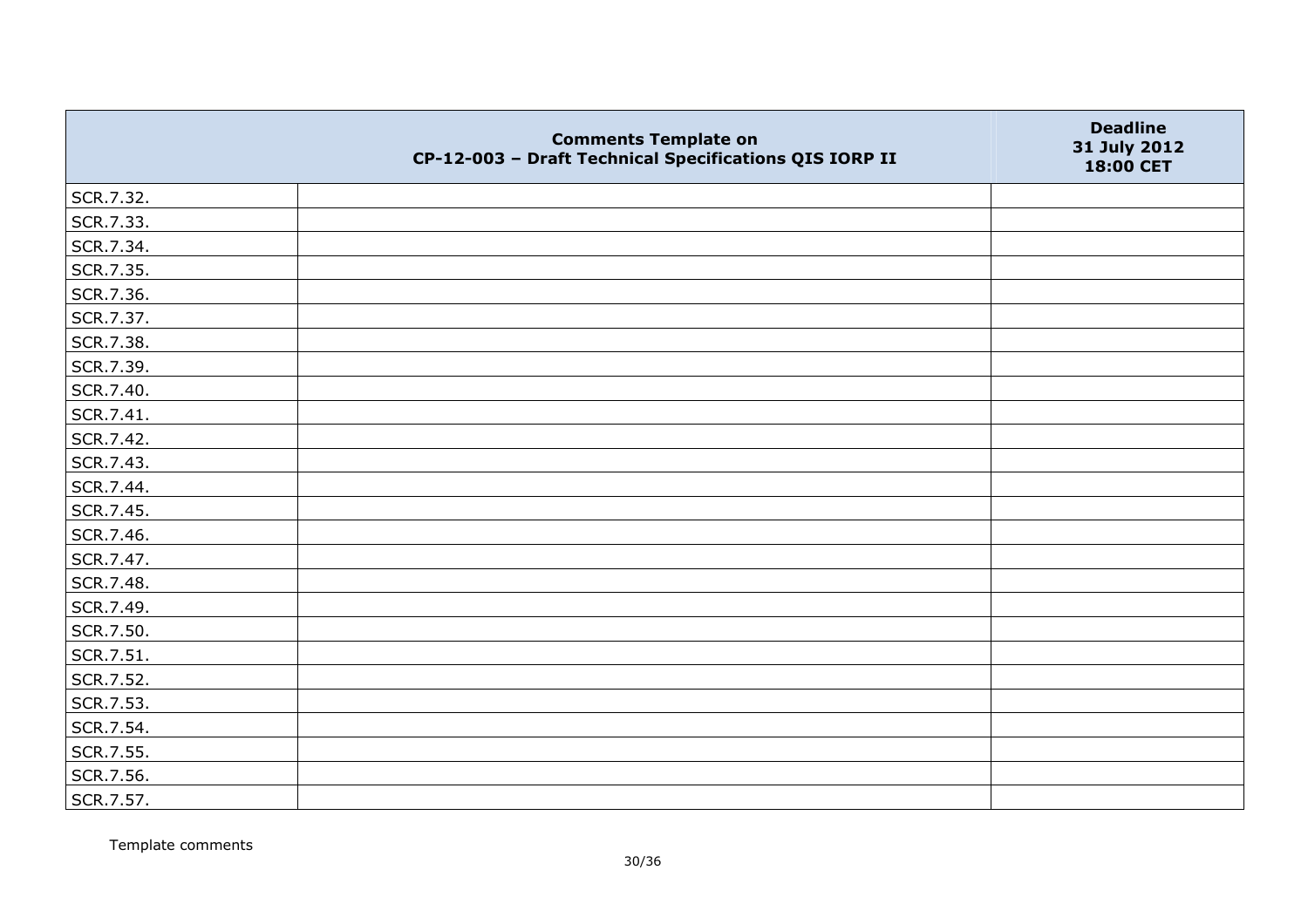|           | <b>Comments Template on</b><br>CP-12-003 - Draft Technical Specifications QIS IORP II | <b>Deadline</b><br>31 July 2012<br>18:00 CET |
|-----------|---------------------------------------------------------------------------------------|----------------------------------------------|
| SCR.7.58. |                                                                                       |                                              |
| SCR.7.59. |                                                                                       |                                              |
| SCR.7.60. |                                                                                       |                                              |
| SCR.7.61. |                                                                                       |                                              |
| SCR.7.62. |                                                                                       |                                              |
| SCR.7.63. |                                                                                       |                                              |
| SCR.7.64. |                                                                                       |                                              |
| SCR.7.65. |                                                                                       |                                              |
| SCR.7.66. |                                                                                       |                                              |
| SCR.7.67. |                                                                                       |                                              |
| SCR.7.68. |                                                                                       |                                              |
| SCR.7.69. |                                                                                       |                                              |
| SCR.7.70. |                                                                                       |                                              |
| SCR.7.71. |                                                                                       |                                              |
| SCR.7.72. |                                                                                       |                                              |
| SCR.7.73. |                                                                                       |                                              |
| SCR.7.74. |                                                                                       |                                              |
| SCR.7.75. |                                                                                       |                                              |
| SCR.7.76. |                                                                                       |                                              |
| SCR.7.77. |                                                                                       |                                              |
| SCR.7.78. |                                                                                       |                                              |
| SCR.7.79. |                                                                                       |                                              |
| SCR.7.80. |                                                                                       |                                              |
| SCR.7.81. |                                                                                       |                                              |
| SCR.7.82. |                                                                                       |                                              |
| SCR.7.83. |                                                                                       |                                              |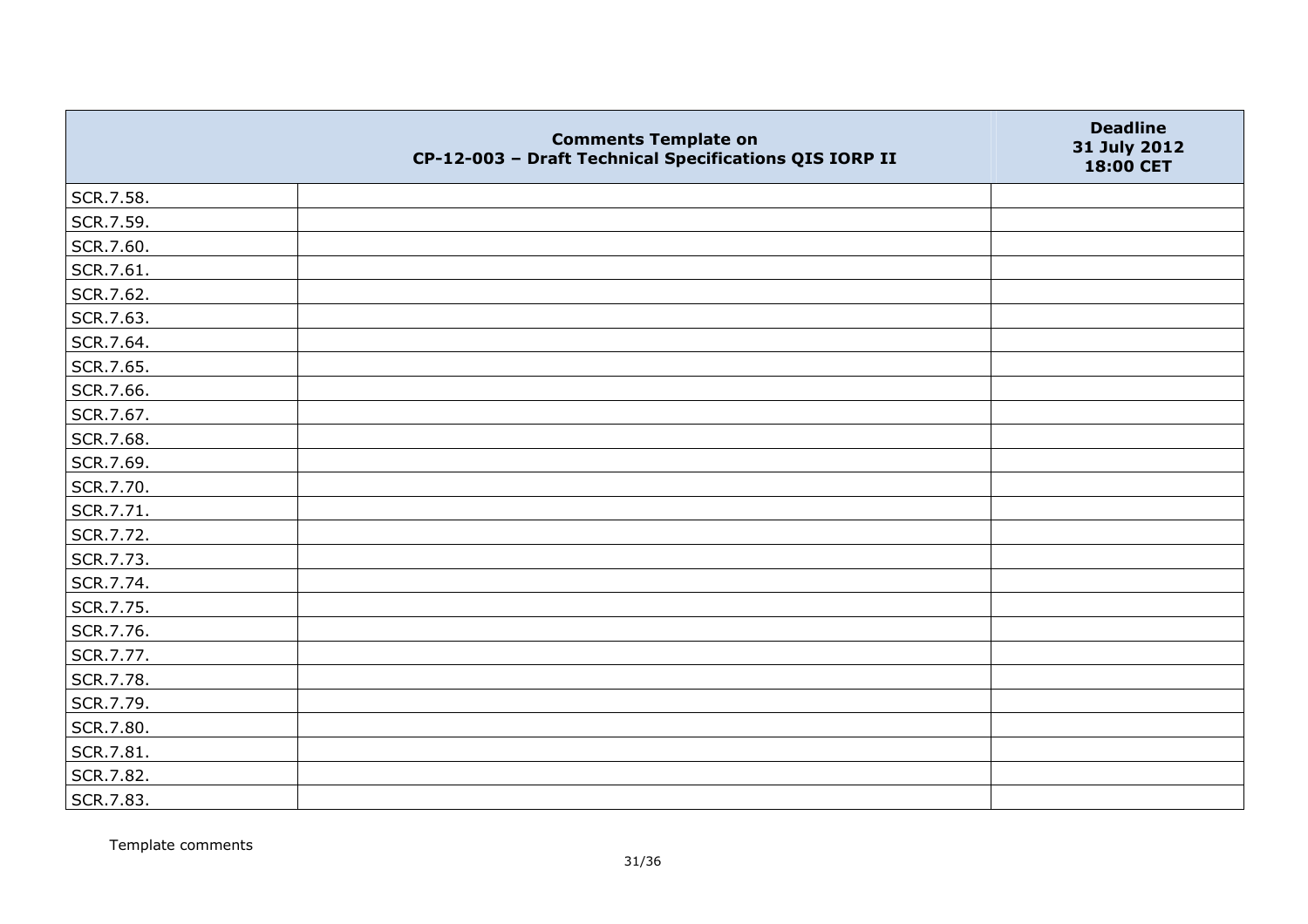|           | <b>Comments Template on</b><br>CP-12-003 - Draft Technical Specifications QIS IORP II | <b>Deadline</b><br>31 July 2012<br>18:00 CET |
|-----------|---------------------------------------------------------------------------------------|----------------------------------------------|
| SCR.7.84. |                                                                                       |                                              |
| SCR.7.85. |                                                                                       |                                              |
| SCR.7.86. |                                                                                       |                                              |
| SCR.7.87. |                                                                                       |                                              |
| SCR.8.1.  |                                                                                       |                                              |
| SCR.8.2.  |                                                                                       |                                              |
| SCR.8.3.  |                                                                                       |                                              |
| SCR.8.4.  |                                                                                       |                                              |
| SCR.8.5.  |                                                                                       |                                              |
| SCR.8.6.  |                                                                                       |                                              |
| SCR.8.7.  |                                                                                       |                                              |
| SCR.9.1.  |                                                                                       |                                              |
| SCR.9.2.  |                                                                                       |                                              |
| SCR.9.3.  |                                                                                       |                                              |
| SCR.9.4.  |                                                                                       |                                              |
| SCR.9.5.  |                                                                                       |                                              |
| SCR.9.6.  |                                                                                       |                                              |
| SCR.9.7.  |                                                                                       |                                              |
| SCR.9.8.  |                                                                                       |                                              |
| SCR.9.9.  |                                                                                       |                                              |
| SCR.9.10. |                                                                                       |                                              |
| SCR.9.11. |                                                                                       |                                              |
| SCR.9.12. |                                                                                       |                                              |
| SCR.9.13. |                                                                                       |                                              |
| SCR.9.14. |                                                                                       |                                              |
| SCR.9.15. |                                                                                       |                                              |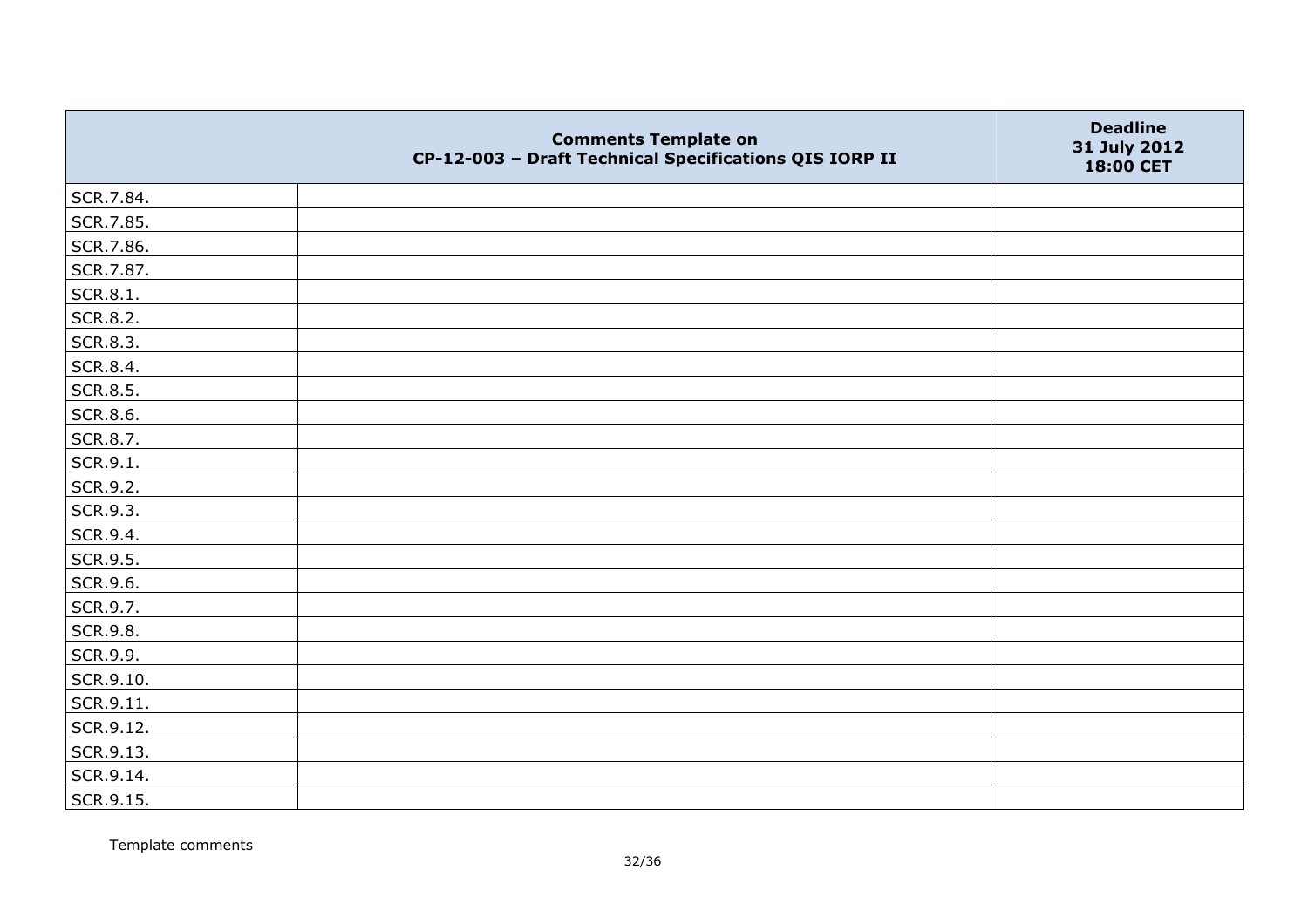|           | <b>Comments Template on</b><br>CP-12-003 - Draft Technical Specifications QIS IORP II | <b>Deadline</b><br>31 July 2012<br>18:00 CET |
|-----------|---------------------------------------------------------------------------------------|----------------------------------------------|
| SCR.9.16. |                                                                                       |                                              |
| SCR.9.17. |                                                                                       |                                              |
| SCR.9.18. |                                                                                       |                                              |
| SCR.9.19. |                                                                                       |                                              |
| SCR.9.20. |                                                                                       |                                              |
| SCR.9.21. |                                                                                       |                                              |
| SCR.9.22. |                                                                                       |                                              |
| SCR.9.23. |                                                                                       |                                              |
| SCR.9.24. |                                                                                       |                                              |
| SCR.9.25. |                                                                                       |                                              |
| SCR.9.26. |                                                                                       |                                              |
| SCR.9.27. |                                                                                       |                                              |
| SCR.9.28. |                                                                                       |                                              |
| SCR.9.29. |                                                                                       |                                              |
| SCR.9.30. |                                                                                       |                                              |
| SCR.9.31. |                                                                                       |                                              |
| SCR.9.32. |                                                                                       |                                              |
| SCR.9.33. |                                                                                       |                                              |
| SCR.9.34. |                                                                                       |                                              |
| SCR.10.1. |                                                                                       |                                              |
| SCR.10.2. |                                                                                       |                                              |
| SCR.10.3. |                                                                                       |                                              |
| SCR.10.4. |                                                                                       |                                              |
| SCR.10.5. |                                                                                       |                                              |
| SCR.10.6. |                                                                                       |                                              |
| SCR.10.7. |                                                                                       |                                              |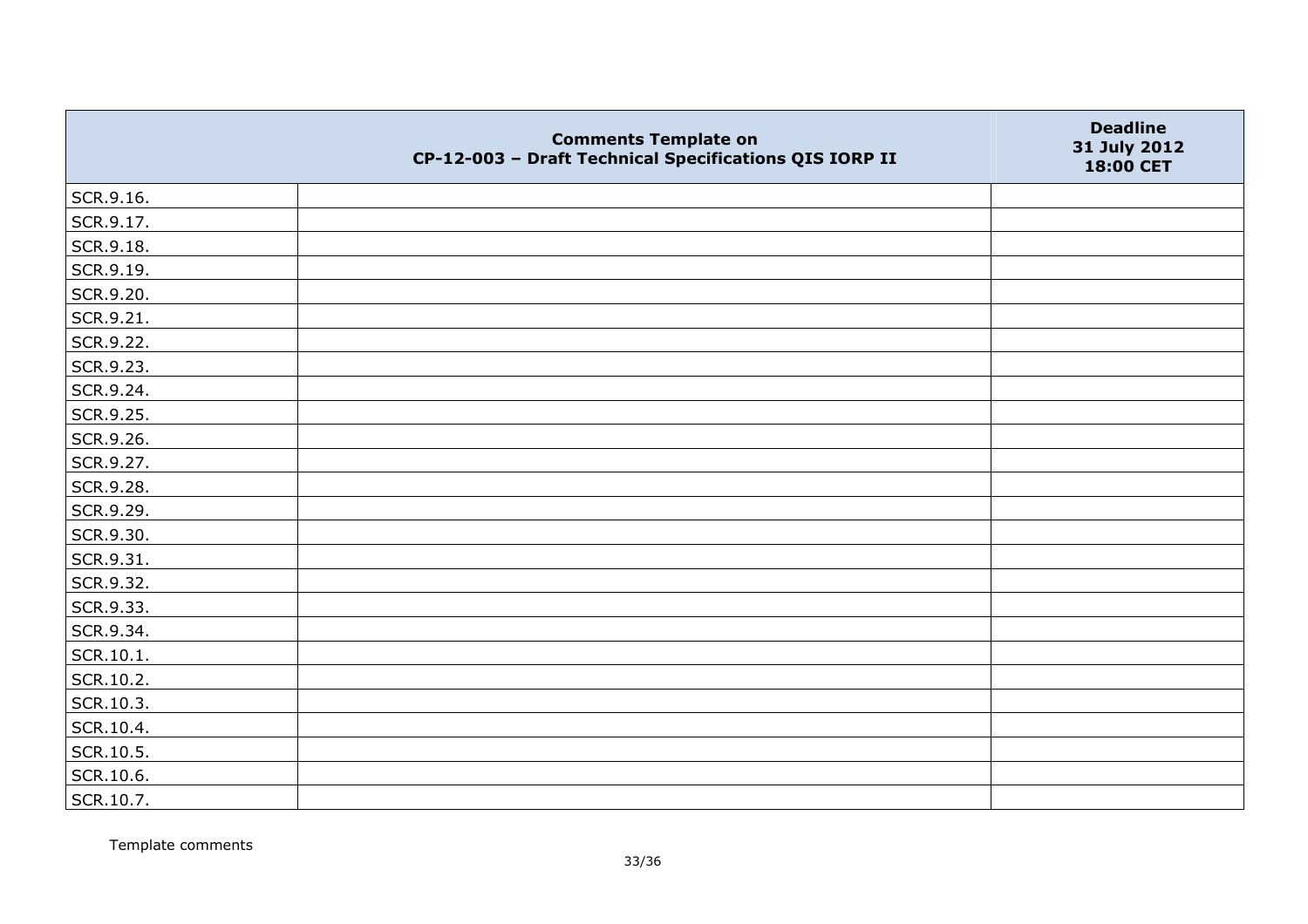|                 | <b>Comments Template on</b><br>CP-12-003 - Draft Technical Specifications QIS IORP II | <b>Deadline</b><br>31 July 2012<br>18:00 CET |
|-----------------|---------------------------------------------------------------------------------------|----------------------------------------------|
| SCR.10.8.       |                                                                                       |                                              |
| SCR.10.9.       |                                                                                       |                                              |
| SCR.10.10.      |                                                                                       |                                              |
| SCR.10.11.      |                                                                                       |                                              |
| MCR.1.1.        |                                                                                       |                                              |
| MCR.2.1.        |                                                                                       |                                              |
| MCR.2.2.        |                                                                                       |                                              |
| MCR.2.3.        |                                                                                       |                                              |
| MCR.2.4.        |                                                                                       |                                              |
| MCR.2.5.        |                                                                                       |                                              |
| MCR.2.6.        |                                                                                       |                                              |
| MCR.2.7.        |                                                                                       |                                              |
| MCR.2.8.        |                                                                                       |                                              |
| MCR.2.9.        |                                                                                       |                                              |
| PRO.1.1.        |                                                                                       |                                              |
| PRO.2.1.        |                                                                                       |                                              |
| <b>PRO.2.2.</b> |                                                                                       |                                              |
| PRO.2.3.        |                                                                                       |                                              |
| PRO.2.4.        |                                                                                       |                                              |
| <b>PRO.2.5.</b> |                                                                                       |                                              |
| PRO.2.6.        |                                                                                       |                                              |
| PRO.3.1.        |                                                                                       |                                              |
| PRO.3.2.        |                                                                                       |                                              |
| PRO.3.3.        |                                                                                       |                                              |
| PRO.3.4.        |                                                                                       |                                              |
| <b>PRO.3.5.</b> |                                                                                       |                                              |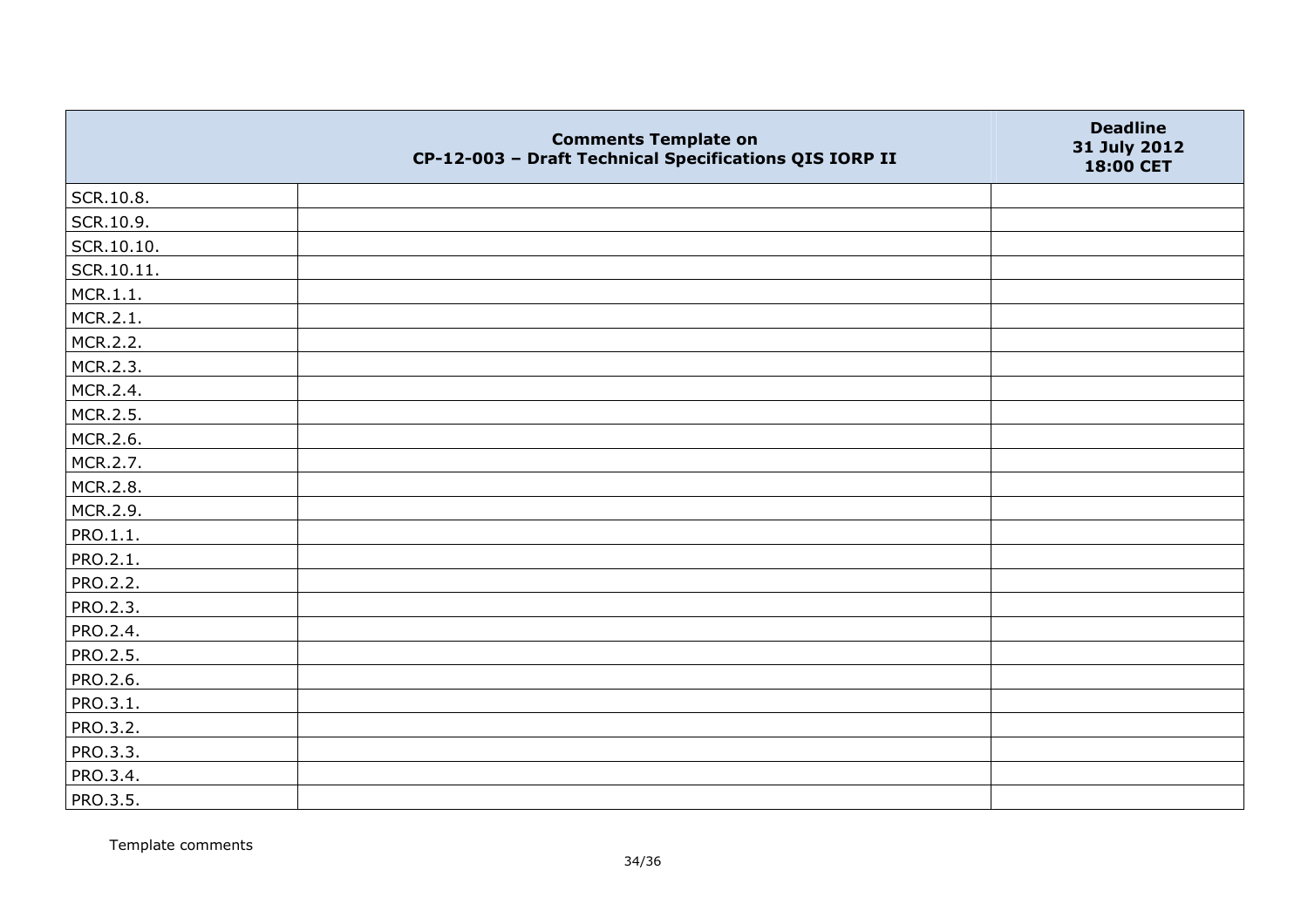|           | <b>Comments Template on</b><br>CP-12-003 - Draft Technical Specifications QIS IORP II | <b>Deadline</b><br>31 July 2012<br>18:00 CET |
|-----------|---------------------------------------------------------------------------------------|----------------------------------------------|
| PRO.3.6.  |                                                                                       |                                              |
| PRO.3.7.  |                                                                                       |                                              |
| PRO.3.8.  |                                                                                       |                                              |
| PRO.3.9.  |                                                                                       |                                              |
| PRO.3.10. |                                                                                       |                                              |
| PRO.3.11. |                                                                                       |                                              |
| PRO.3.12. |                                                                                       |                                              |
| PRO.3.13. |                                                                                       |                                              |
| PRO.3.14. |                                                                                       |                                              |
| PRO.3.15. |                                                                                       |                                              |
| PRO.3.16. |                                                                                       |                                              |
| PRO.3.17. |                                                                                       |                                              |
| PRO.3.18. |                                                                                       |                                              |
| PRO.3.19. |                                                                                       |                                              |
| PRO.3.20. |                                                                                       |                                              |
| PRO.3.21. |                                                                                       |                                              |
| PRO.3.22. |                                                                                       |                                              |
| PRO.3.23. |                                                                                       |                                              |
| PRO.3.24. |                                                                                       |                                              |
| PRO.3.25. |                                                                                       |                                              |
| PRO.3.26. |                                                                                       |                                              |
| PRO.3.27. |                                                                                       |                                              |
| PRO.3.28. |                                                                                       |                                              |
| PRO.4.1.  |                                                                                       |                                              |
| PRO.4.2.  |                                                                                       |                                              |
| PRO.4.3.  |                                                                                       |                                              |